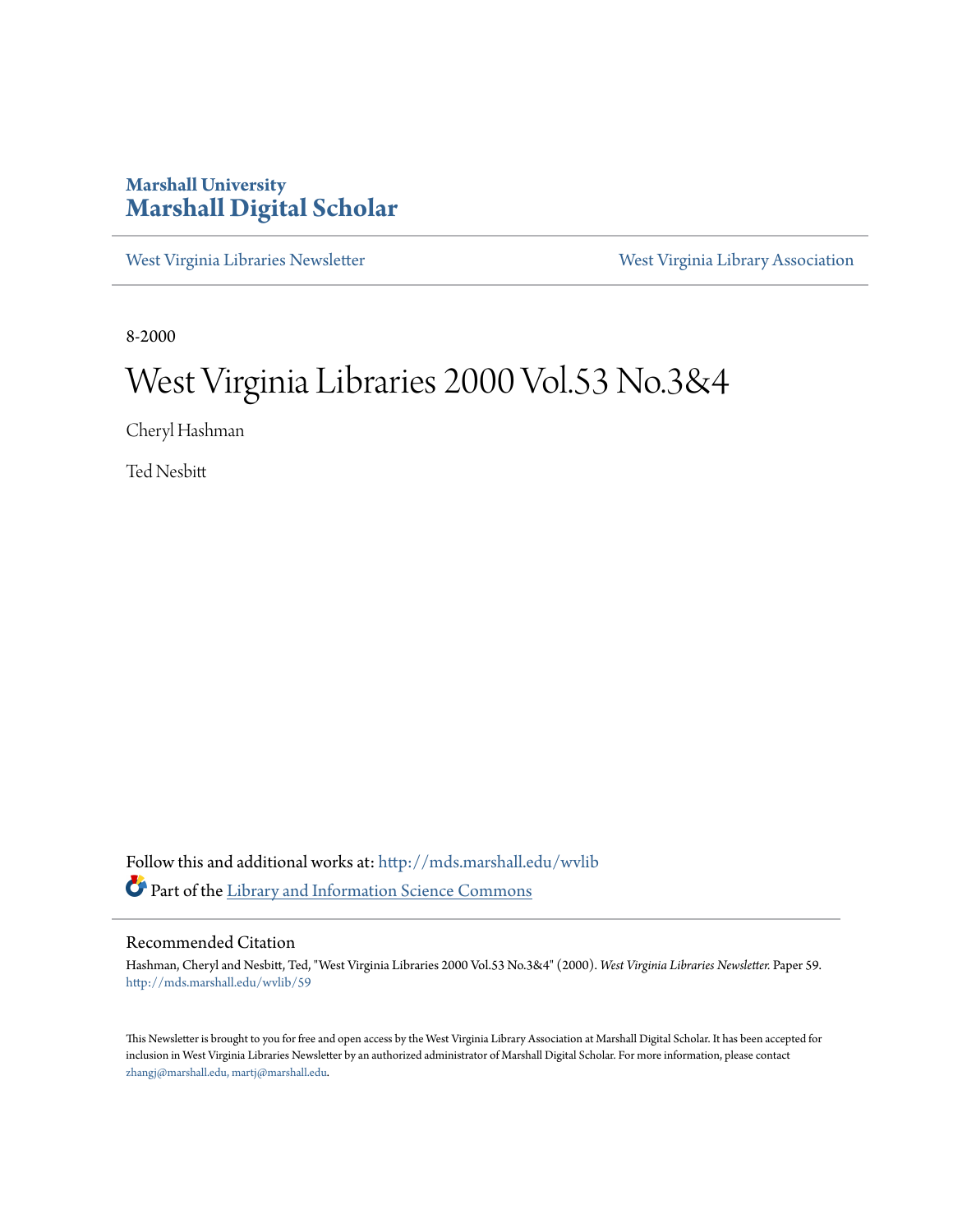

Vol. 53 • No. 3 and 4

*http://wvnvms.wvnet.edu/~wvla/* August/October 2000

# **Librarians prevail against porn filters**

*By Yvonne Farley • Chair, WVLA/IFC*

West Virginia librarians have gone against the national tide and had a brief, if only temporary victory in the Internet filtering controversy. Quick response by West Virginia librarians and strong support from the state's print media resulted in Governor Underwood's retreat from a proposal to include public and academic libraries in his plan to filter WVNET, the Internet provider for most West Virginia libraries, government offices, and schools.

Librarians from across the state rallied to express their concerns at a meeting organized by WVLA's Intellectual Freedom Committee (IFC) on July 20, 2000, at the St. Albans Branch Library. At the beginning of the year Underwood had proposed Internet filtering in his State of the State address and followed up with legislative initiatives. Through lobbying, WVLA members were able to head off filtering initiatives, and their success led to the Governor's July attempt to implement filtering via administrative action.

On June 26th, the Department of Administration issued a "Request for Proposal" (RFP) stating that the filtering software should cover 20,000 users which is more than 11 percent of the state's population. According to reports in the *Charleston Gazette* (7/20), state officials said they didn't know how much the new "Internet Content Filtering Software" would cost. One concern of librarians was that the money spent on software could be better spent on more direct services to library patrons. Library Director Peggy Bias of Putnam County said, "I'd rather have more Harry Potter books in our library. Money that could go to buy books will pay for this."

Participants said that filtering software is ineffective at blocking pornography. Filtering companies cannot guarantee 100 percent effectiveness.

Librarians also pointed out that the stop lists for filtering software are highly guarded secrets by their developers. As a *Charleston Gazette* account of the meeting stated, "Filters routinely block Internet sites about human sexuality, gay and lesbian studies and medicine." Some participants were concerned about tracking Internet use by recording what sites were visited.

Librarians also pointed out that their libraries already have in place Internet-use policies that deal with appropriate use of the Internet by library patrons. Several speakers at the St. Albans meeting reported that each library is committed to children's safety and desires to protect them through enforcement of these policies.

 As a result of the meeting, WVLA now has an Internet filtering information site so that members can keep up with current developments. The site has links to ALA's Washington Office for regular updates on national filtering legislation, as well as useful background information for those who want to know more. Simply go to the WVLA web page and click on "Internet Toolkit." (http://wvnvms.wvnet.edu/~wvla)

Aimed at educating librarians and library supporters about Internet filtering, the IFC is co-sponsoring two programs with the Trustees' Division. Judy Krug will speak at a filtering pre-conference on Thursday morning, November 2, along with West Virginia University law professor, Bob Bastress. Krug heads ALA's Office of Intellectual Freedom, and Bastress is an expert in constitutional law. On Saturday, November 4th, Betty Knighton of the National Center for Civic Life will conduct a National Issues Forum on Internet use and privacy issues. These discussion programs can be used around the state as a way to begin educating communities about the issue.

 Those who gave prepared statements against the filtering RFP included the following: Monica Brooks, ALA Councilor; Frances O'Brien, Dean, WVU Libraries; Peggy Bias, Director, Putnam County Library; Karen Arnett, Systems Manager at Kanawha County Public Library; and Elizabeth Fraser, Head, Reference Department, Kanawha County Public Library. Librarians from Fairmont State College, Concord College, and the University of Charleston attended the meeting as did several county librarians. Many of those present made comments about filtering. Below are the remarks by Frances O'Brien:

### *Statement to WVLA Intellectual Freedom Committee*

*July 20, 2000 • Frances O'Brien • Dean, WVU Libraries*

I ask for your immediate action against filtering Internet content and against monitoring access to the Internet and other electronic resources in academic libraries in West Virginia. I am especially concerned for three areas: content, access, and privacy.

I have read the RFP for the purchase of filtering software by WVNET. I realize that we may be evaluating a document

that seeks software with certain capabilities that may or may not be implemented. I do not know today what WVNET actually plans to do with this software and what decisions will be made in the future that would impact academic libraries. But I think the potential for denial of librarianship's most dearly held principles of intellectual freedom is all over

1 August/October 2000

*—continued on page 11*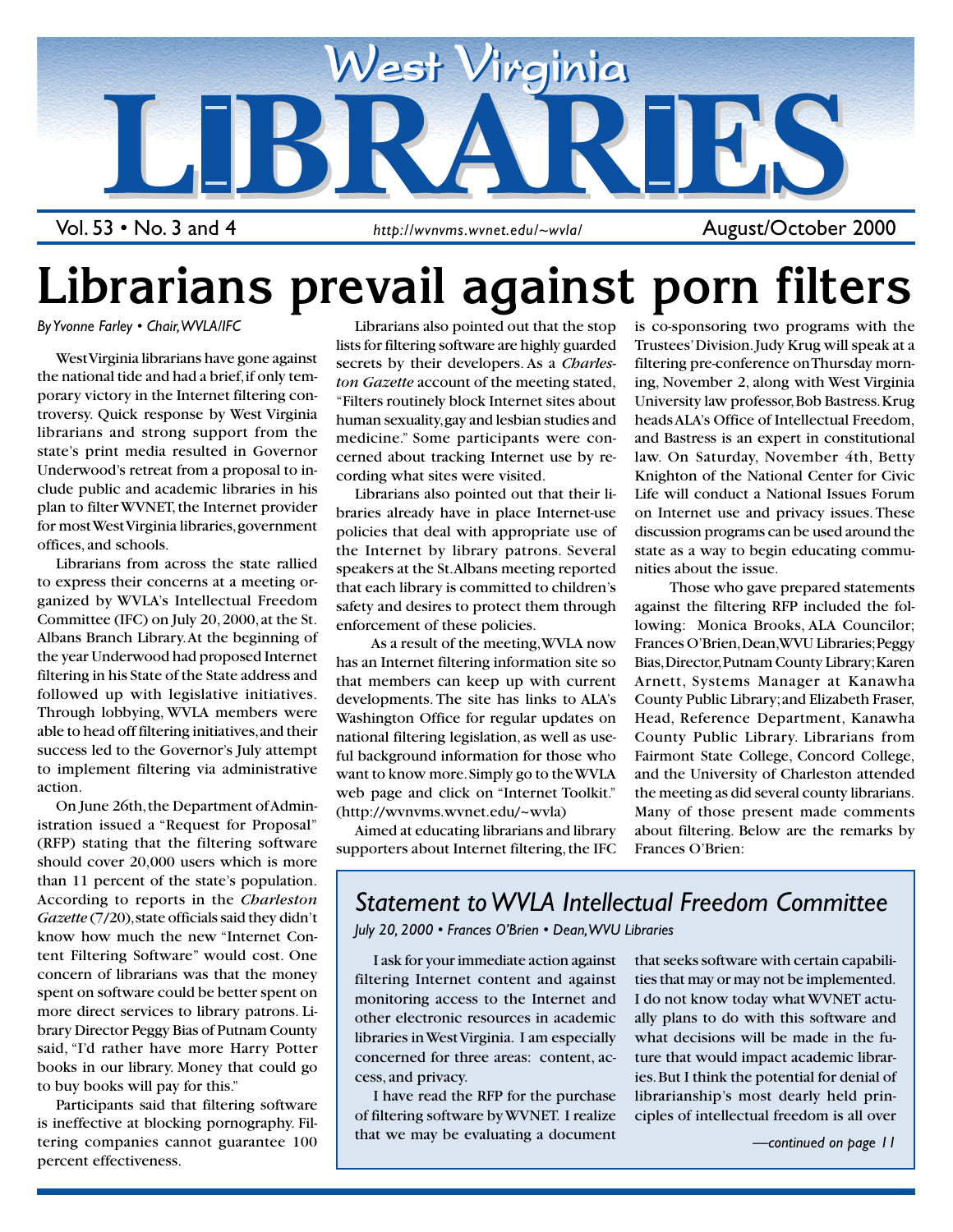

The annual WVLA conference will be held at the Holiday Inn, Charleston House, from November 2 - 4, 2000. There are numerous programs, all of which should be of great interest to our membership. Yes, the biggest complaint will be that you want to go to everything and wish that the schedule could be so arranged. Please come and enjoy.

With only four more months until my presidency is over, I am very grateful for all the help along the way, and I encourage everyone to get involved in the West Virginia Library Association. This organization supports a wide range of interests and concerns, from preservation to intellectual freedom to e-books. You will find

someone who is knowledgeable and willing to share that knowledge.

Without members taking an active role, the association will cease to be as relevant as it is. You can make a tremendous difference in the quality of libraries and librarianship in this state by becoming involved and active in WVLA. Join up now.

# **Notes on empowerment**

#### *By Yvonne Farley • Chair, IFC*

For those of you who weren't able to be at the filtering meeting at the St. Albans Branch Library in July, you missed a great opportunity to feel good. I thought that the library community was at its best and so did other people. I wanted to share with you some of the particulars that left me feeling empowered about WVLA and our ability to change things in this state.

When we scheduled the meeting in St. Albans, we had no idea of the press coverage that we would receive, the wide representation of librarians who attended, or the impact the meeting would have. Truthfully, I think that not being consulted in any real way about library direction in West Virginia, not being included in decisions about a statewide computer network policy, and not being noticed as relevant to anything but checking books in and out, we really have been conditioned not to expect much. A comment I've heard for years and which has always made me laugh is that "we have libraries in West Virginia so that ineffectual people will have something to do." One time someone told me that our legislators had even commented that at Library Appreciation Day the library people didn't talk to them about library funding. How ineffectual can you get?

Later in the week after the IFC meeting, I rushed home from work to listen to a callin program on a Charleston radio station about Internet filters in libraries. I got such a kick out of the audience's amazement over the fact that LIBRARIANS were ANGRY about something. One commentator said, "Librarians were angry at the Governor's attempt to filter the Internet. Now, it takes a lot to get a librarian angry." Even saying the word "librarian" seemed to have some kind of hilarious effect on the announcer. Well, we know. It's the stereotype at work. For once, I really think that the stereotype worked in our favor.

I had forgotten that the stereotype (the bun and the shhh!) is helpful. One time in Beckley, when I worked at the public library, we had to go to court because a patron claimed that a staff member had attacked him physically. The case was all ready to go until the patron's lawyer saw a row of librarians sitting in chairs outside the courtroom. I remember that he did a double take and then said, "What's this? The Ladies' Literary Society?" Knowing that our testimony would be the kiss of death, he raced back into the courtroom and got the client to drop the case. Even I was shocked when I saw the blazing headline in the morning *Charleston Gazette* with "librarians" as the subject and "blast" as the verb. Not the usual combination. Aren't we supposed to believe that we only get our names in the newspaper when we are married and when we die?

We know the stereotype for what it is. We also know that we are a well-kept secret. All our talents came together for us our ability to work together in an organized and non-hierarchical way, our ability to work hard, our research skills used for our benefit, our rapid communication with one another via the Internet, our dedication to

the value of intellectual freedom and privacy for our patrons, our integrity and our intelligence.

We owe thanks to Paul Nyden, investigative reporter at the *Charleston Gazette*, who wrote such thorough stories because he understood the issue. The same is true for the other print journalists in Charleston and around the state. Many of them wrote columns supporting us or even drew political cartoons. We simply would not have prevailed had we not had them with us.

SELA representative Judy Rule had a quote in this month's WEST VIRGINIA LI-BRARIES that struck me as relevant to what we have done on the Internet filtering issue in West Virginia: "When you do the right thing not everyone will rise up and call you blessed." Is that not true? Sometimes you don't know how things will turn out, and you just have to stick to what you believe.

Librarians have always been committed to working for the rights of library users to have free access to information, and we have fought censorship in a way that should make us proud of ourselves. We have been successful but there's so much more to do. I hope that we in WVLA will continue to say what we think and will work together to uplift the citizens of this state through the excellence of our libraries and the people in them. I think controversy sometimes indicates growth and change. You can't always be nice and pleasing to everyone. And, there is a time to take action when you know what needs to be done.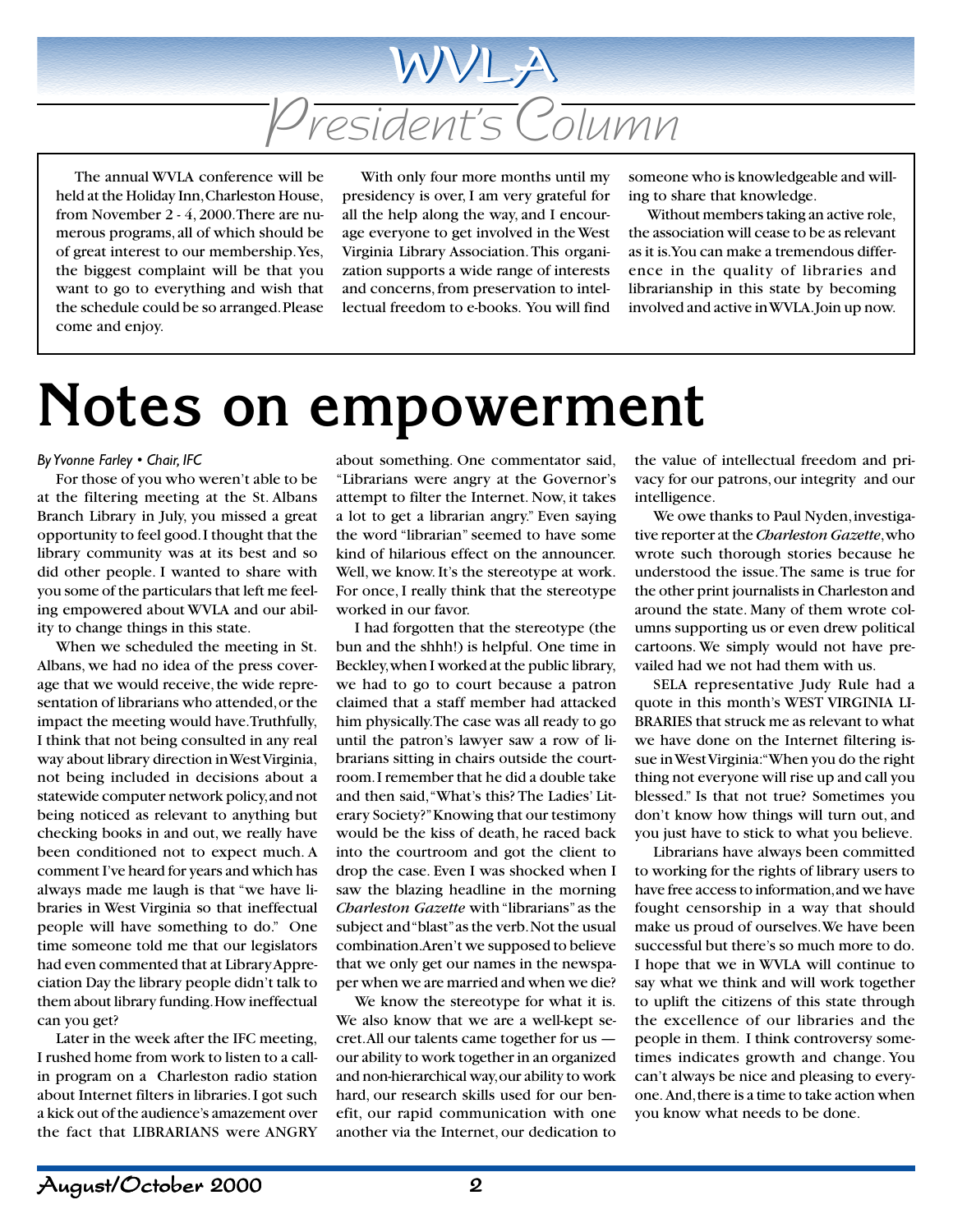

## **Report on the ALA National Conference**

*July, 2000*

Council I, II, and III were quite exciting with discussions erupting on several items that concern librarians in all types of libraries. The Executive Director of ALA, William Gordon, presented the finance report, indicating a three million dollar increase in revenue due to monies generated by ALA's partnership in the East Huron Plaza Building they occupy. Mr. Gordon also reported that membership was at an all-time high with 63,000 active members of ALA nationally and internationally.

Council opposed the wording in the original Core Values Task Force report. Several members didn't understand the need to reiterate concepts already presented in the *Library*

*Bill of Rights*. Others indicated that a core values message is needed to reinforce basic concepts essential in intellectual freedom. Since the councilors could not agree on a revision, it was defeated and may be presented again at Midwinter.

The Schools and Libraries Division of ALA recommended that E-rate application process be simplified. It could help encourage 100% participation, since the process is daunting and often the main factor in lack of interest. Council approved the measure.

At Midwinter, the ALA Executive Board commissioned a study on outsourcing of technical and administrative functions for libraries. The report was presented to council simply as information, but a raucous debate ensued! Many councilors spoke in emotional opposition to any type of outsourcing, stating it was the potential demise of the profession. Others indicated they use various types of outsourcing out of necessity as staff and budgets are cut back and demands increase. The document was "received," but no action was proposed.

It was a surprise, but council voted by ONE VOTE to defeat a resolution on an official policy for Library Services for People with Disabilities. Some councilors felt the language was too strong, requiring that smaller/poorer libraries comply with the American Disabilities Act. At my table, we supported the resolution. Strong language

endorsed by ALA could be used as a tool for smaller/poorer libraries to obtain proper funding for accommodation. Also we pointed out that the ADA is federal law. Libraries must comply anyway.

While these issues were controversial, some were simply mundane, but potential problems nonetheless. West Virginia libraries could have been affected by the proposed changes in organizational membership dues. For libraries with budgets over \$1 million dollars per year, dues will go up from \$990 per year to \$1,415. As a potential membership perk, verbiage stated this fee would secure "ALA advocacy via the Washington office." State agencies such as Marshall, WVU, and the Commission may have difficulty getting items of \$1,000 paid out of the state finance office in West Virginia. Our state code strictly forbids us from actively participating in lobbying/advocacy efforts. On our behalf, I suggested the wording be changed to avoid problems for WV state agencies. Councilors from Ohio, Washington State, Kentucky, and Illinois indicated they would be affected in the same way. The verbiage was removed by consent. ALA Executive Board and council actions can be tracked at the www.ala.org site.

If you would like to draft or support a resolution, see my voting record, or ask questions about the wonderful world of ALA governance, drop in my session at our fall 2000 WVLA Conference. Copies of the council resolutions will be provided along with copies of ALA Executive Board, presidential, and division reports for anyone who is interested. ALA does work for us! When the WV filtering debacle erupted in July, the ALA Intellectual Freedom Committee, *American Libraries Online*, and councilors from all over the country were behind us 100%!

*Monica Garcia Brooks Associate Dean for Technology Services Marshall University Libraries, 400 Hal Greer Blvd., Huntington, WV 25755 (304) 696-6613 (phone) • (304) 696-3597 (fax) brooks@marshall.edu http://webpages.marshall.edu/~brooks/*

#### **Co-Editors Cheryl Hashman**

Elbin Library • West Liberty State College West Liberty, WV 26074 304-336-8183 (W) • 304-336-8186 (FAX) hashmac@wlsc.wvnet.edu

#### **Ted Nesbitt**

Elbin Library • West Liberty State College West Liberty, WV 26074 304-336-8365 (W) • 304-336-8186 (FAX) nesbittt@wlsc.wvnet.edu

#### **Circulation Editor**

**Jo Ann Calzonetti** Evansdale Library • WVU P.O. Box 6105 Morgantown, WV 26506

304-293-4695 x5112 u517a@wvnevm.wvnet.edu

#### **Advertising Editor**

**Kelly Funkhouser** Morgantown Public Library 373 Spruce Street Morgantown, WV 26505 304-291-7425 (W) • 304-291-7437 (FAX) funkhous@hp9k.clark.lib.wv.us.

#### *West Virginia Libraries*

(ISSN) 0043-3276) is the official publication of the West Virginia Library Association. The views expressed are not necessarily the official viewpoints of WVLA.

*West Virginia Libraries* is published six times a year in February, April, June, August, October and December. A subscription is included with membership dues. The subscription rate for non-members is \$15 per year. Some back issues are available at \$3.75 per issue. All back issues are available from: University Microfilms Ann Arbor, Michigan

Photographs, news, articles and correspondence should be sent to the editors. Subscriptions and changes of address should be sent to the Circulation Editors.

> Copy deadline: 15th of month preceding publication.

**WVLA's Web site: http://wvnvms.wvnet.edu/~wvla/**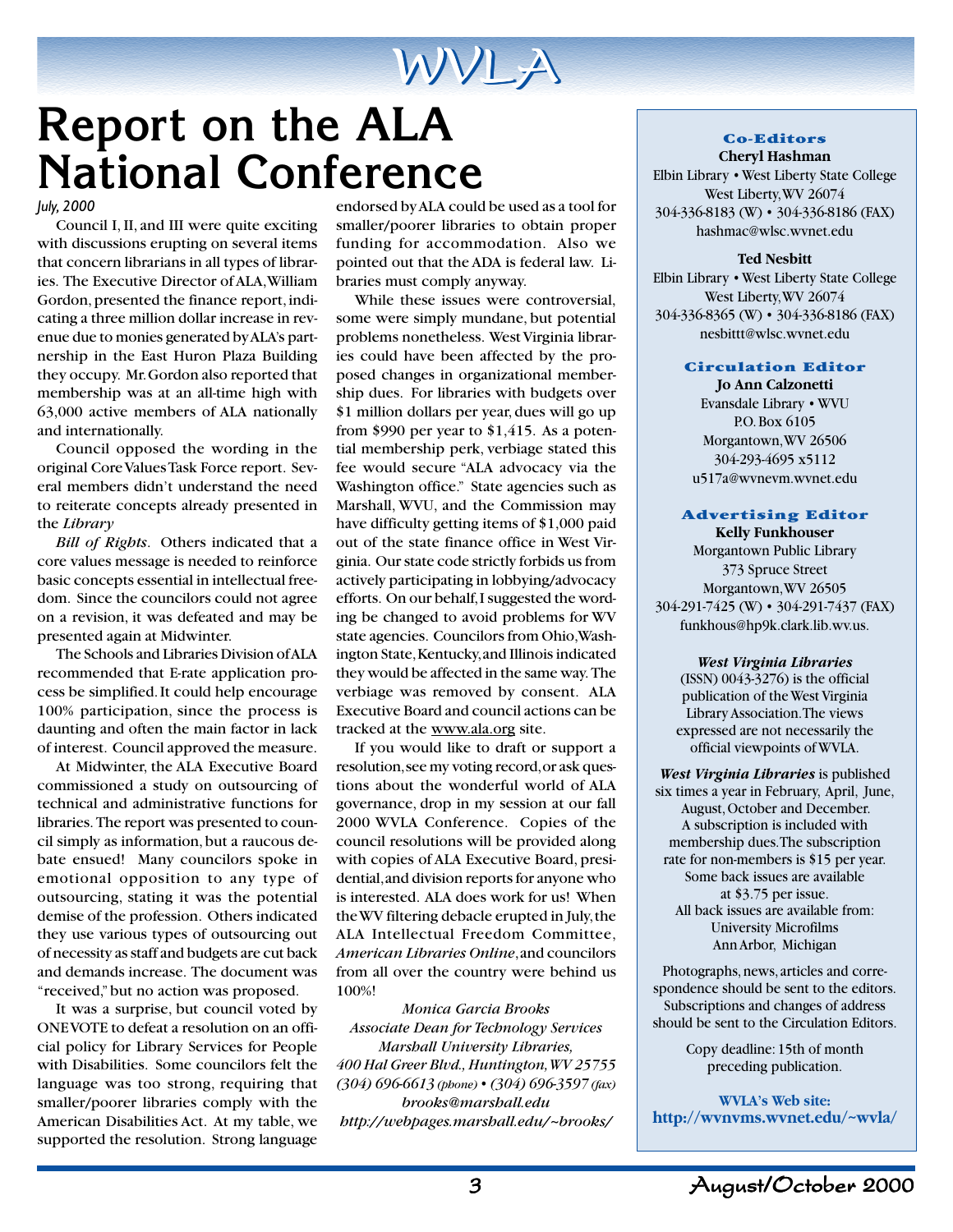#### **Ribbon cutting for new Terra Alta Library**

WVLA

## **Terra Alta Library books across town**



**Old Terra Alta Library**

The dedication of the relocated Terra Alta Library took place in June. On hand for the ribbon-cutting ceremony of the municipal building were Jim Teets, Chief of Staff of Governor Underwood, Mayor Charles Feathers, Senator Sarah Minear, Larry Williams, WV State Senator and other dignitaries. The Friends of the Terra Alta Library presented librarian Ima Thomas with a \$1,100 check, proceeds of a fund raiser a hoedown at a local horse barn.

The actual move from a 3,000 square foot space to the 55,000 square feet of a vacated

Ride Aid store took place in March. About forty volunteers moved 47,000 books, 171 video cassettes, shelves, furniture, computers and plants,

The interior of the library is spacious, bright and user-friendly and staff Ima Thomas and Sharon Haskell, as well as the library patrons are happy with the new quarters.

*Eve Rafferty Chair • Friends of the Terra Alta Library Tel.: 304 789-5955 • Fax: 304 789-5925 e-mail: maeve@access.mountain.net*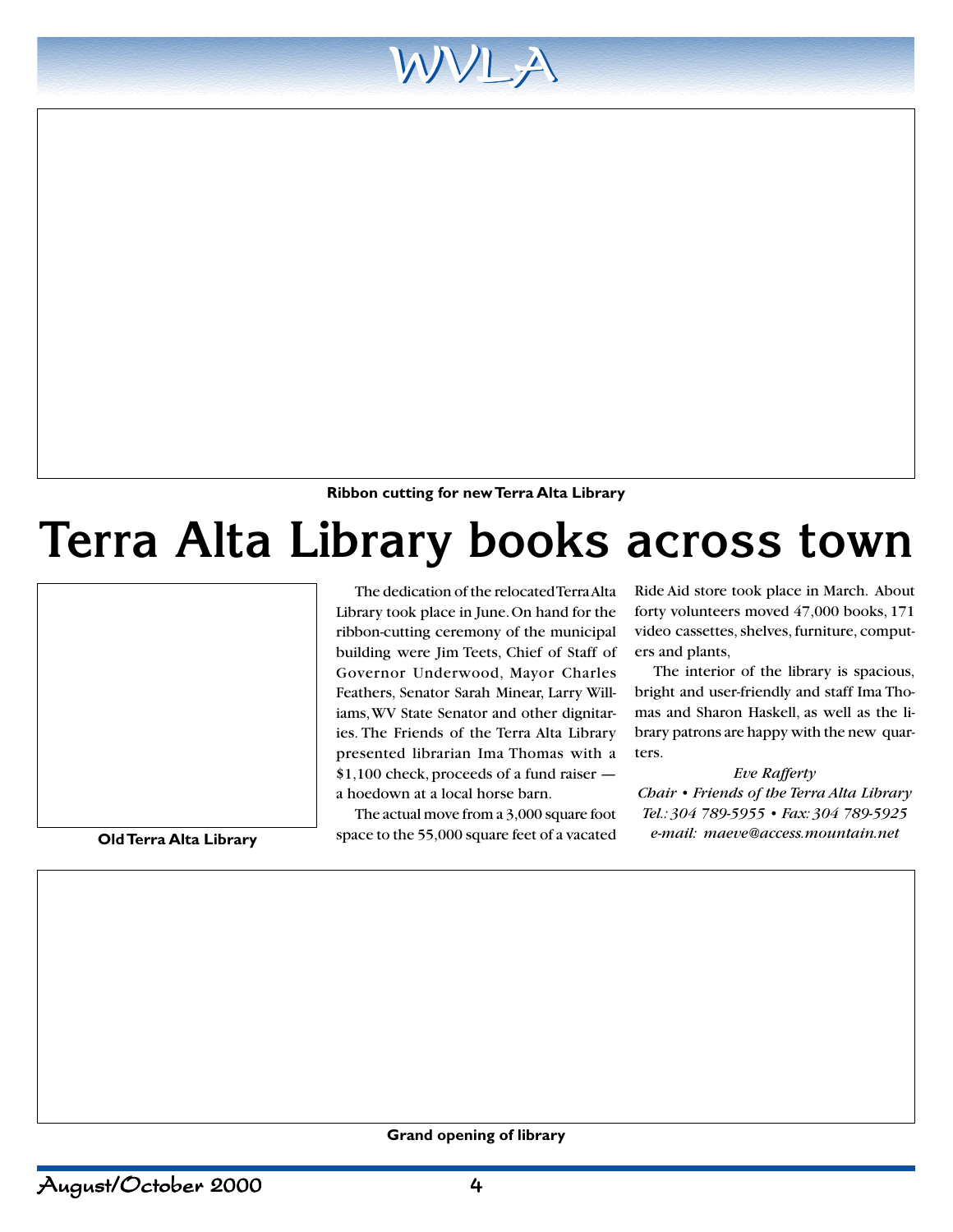## WVLA

# *Division seeking assistance*

Mary Strife, Chair, Special Libraries Division, WVLA, is searching for a copy of the division bylaws. To date, she has met with no success. Mary asks that anyone with a copy of the bylaws send them to her. If any readers know of someone who might know about the bylaws, please be in touch with Mary at mstrife2@wvu.edu or call her at 304-293-4696 x5l18.

# **The First Amendment, the Internet and libraries** *Special Libraries*

*from the Chronicle of Higher Education, Aug. 29, 2000*

Our answer is that the Web is a library. And what you fail to understand is that in a library you have to let people look at what the books are . . . . As you know, Ulysses was voted the greatest book of the 20th century. I find it a difficult book to read, and it has some very powerful sexually explicit passages. Now I can walk into that library and I can sign that book out without any problem. But if I want to access the book on the Web site, I violate the law.

The library is a state institution, and the computer I use is a state-owned piece of

property. And so what we're trying to get them to understand is that in the 21st century, the Web has become part of the library and other resources that faculty use to teach and do research.

*(Editors' note: The author is Melvin I. Urofsky, law professor at Virginia Commonwealth University. The subject is the lawsuit filed by state employees, including college professors and librarians, against the Virginia legislature. Virginia now has a law forbidding state employees from accessing pornographic databases. Certain library materials have been included as pornography and are forbidden.)*

## **advertisement**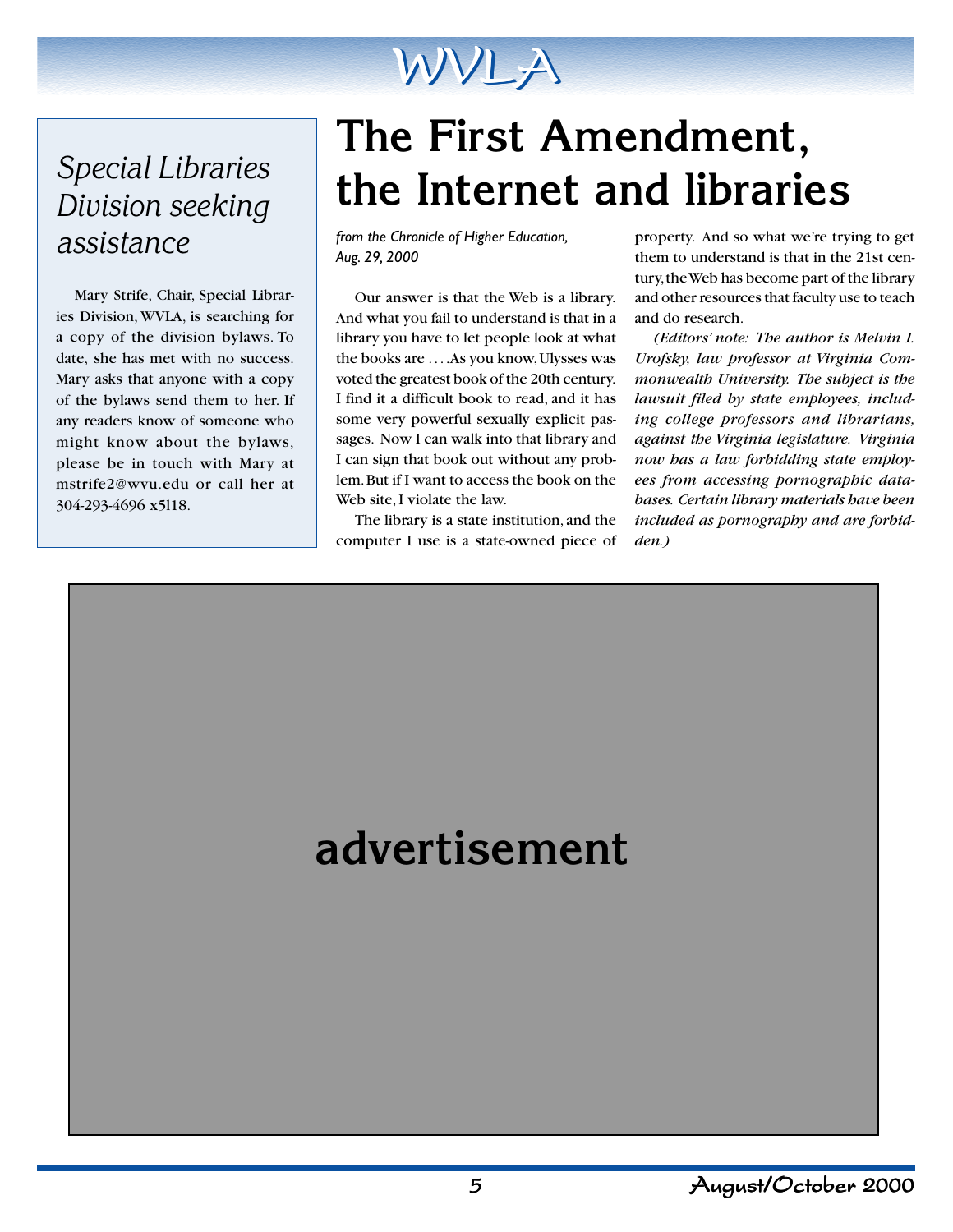

# **WVLA Conference tentative schedule**

### *Thursday, November 2*

#### *Pre-conference*

#### ■ **9:00 a.m. - noon • Internet Filtering Basics**

#### *Additional cost of \$15*

Nationally known head of ALA's office of intellectual freedom, Judy Krug will address the national organization's views of Internet filtering in public libraries. This will include the legal, philosophical and legislative ramifications, and positive solutions for libraries and library trustees. Robert Bastress, Professor of Law at West Virginia University, will discuss the constitutional issues regarding filtering. Co-sponsored by the Intellectual Freedom committee, and the Trustees Division.

#### ■ **noon** • Exhibits open

#### *Conference*

#### ■ **1:00 p.m. • First General Session**

**The Future of Libraries.** Joyce Gioia, a strategic business futurist, who has been quoted in Business Week, Entrepreneur and the Christian Science Monitor, helps people and organizations prepare for the years ahead. The more we understand trends and their impacts, the stronger we will be. She has co-authored two books: *Lean & Meaningful: a new culture for corporate America* and *Add Value and Thrive*, which hit Amazon.com business bestseller's list. A partner in Roger Herman Associates, she has spoken to a wide variety of audiences.

#### ■ 2:00 - 2:50 p.m.

**The Future of Technology.** Warren Hairston, President of Logical Operators, will discuss the future of technology and what you need to know to keep ahead of the coming changes in computers and peripherals. Sponsored by the Automation Roundtable.

**Improving the Library's Image in the Institution.** Linda Lucas Walling, a professor at the University of South Carolina: To us, the library is a key element in an institution. To most institution administrators, it is one very small element in a vast complex. We librarians must compete with those other elements and demonstrate the library's importance. This session will suggest ways to achieve greater positive visibility in an institutional setting. Sponsored by the College and University Division and the Public Library Division

**SASSY.** Lola Miller (West Huntington Branch) and Donna McCoy (Gallaher Village Branch) of the Cabell County Library System will share details about SASSY: Security and Safety for your Senior Years, a series addressing important issues for seniors. They will tell you how they set it up, who helped them, and how you can duplicate this successful program with the help of the manual they produced. This program was funded with a Library Commission LSTA minigrant.

**Statewide lobbying: how to be successful.** Alabama was very successful with a statewide lobbying effort last year. Over 4 million dollars were allocated for the Alabama Virtual Library. Sue Medina who spear- headed this effort will discuss how to do this here. Only with a statewide effort can we provide increased funding to all libraries.

**Meeting the Needs of the Early Learner.** Christie Cook, storyteller extraordinaire and expert on providing resources for young children, will provide a workshop, which will highlight books that are appropriate for all developmental stages from birth through second grade. Explanations of developmental thresholds, appropriate concepts and behavior expectations of children, pre-literacy skills, as well as reading aloud techniques will be presented. Ideas will help you and your library meet the needs of the early learner to help create the library patron of tomorrow. Christie Cook, children's coordinator of the Putnam County Library has an Early Childhood degree from WVU and has been conducting story hours for over 22 years as a volunteer and as library staff. She conducts literature and activities workshops for early childhood educators.

#### ■ 2:50 - 3:30 p.m. • Visit the Exhibits

#### ■ 3:30 - 4:30 p.m.

**Consortium Forming: how to begin.** Thelma Hutchins, the new director of Fairmont College, will discuss her experiences at Emory and Henry in Virginia. She was instrumental in forming a purchasing consortium among libraries there. Sponsored by the College and University Division.

**Public Libraries: Bargain of the Century.** Edwin Gleaves, state librarian and archivist from Tennessee, will speak to the issue that public libraries are the bargain of the century. If you have ever had to justify your existence, this will give you insight into why public libraries are essential. Edwin Gleaves has been State Librarian and Archivist of Tennessee since 1987. Prior to that date he served for twenty years as Director of the School of Library and Information Science at George Peabody College for Teachers of Vanderbilt University in Nashville, Tennessee. Sponsored by the Public Library Division.

**Small Library Issues.** Crystal Hamrick will continue, from Spring Fling, her discussion of issues that are of importance to small libraries.

#### **Roundtables: Automation, Literacy, Preservation**

Linda Scott DeRosier will speak on her book *Creeker: a Woman's Journey.* Although currently an academician in Montana, DeRosier identifies herself as an Eastern Kentucky "creeker." Born in Paintsville, Kentucky, she tells the story of her journey from an early marriage to graduate school at Harvard and many other stops on the way. She is a tenured professor, a mother, a grandmother, a psychologist, and storyteller.

#### **West Virginia Library Commission meeting**

#### ■ 4:30 - 5:20 p.m.

**Forming a consortium, West Virginia Style.** Thelma Hutchins, new Director at Fairmont State College, and Barbara Winters, new Dean of Libraries at Marshall University, will serve as discussion initiators. Both will share briefly from their consortial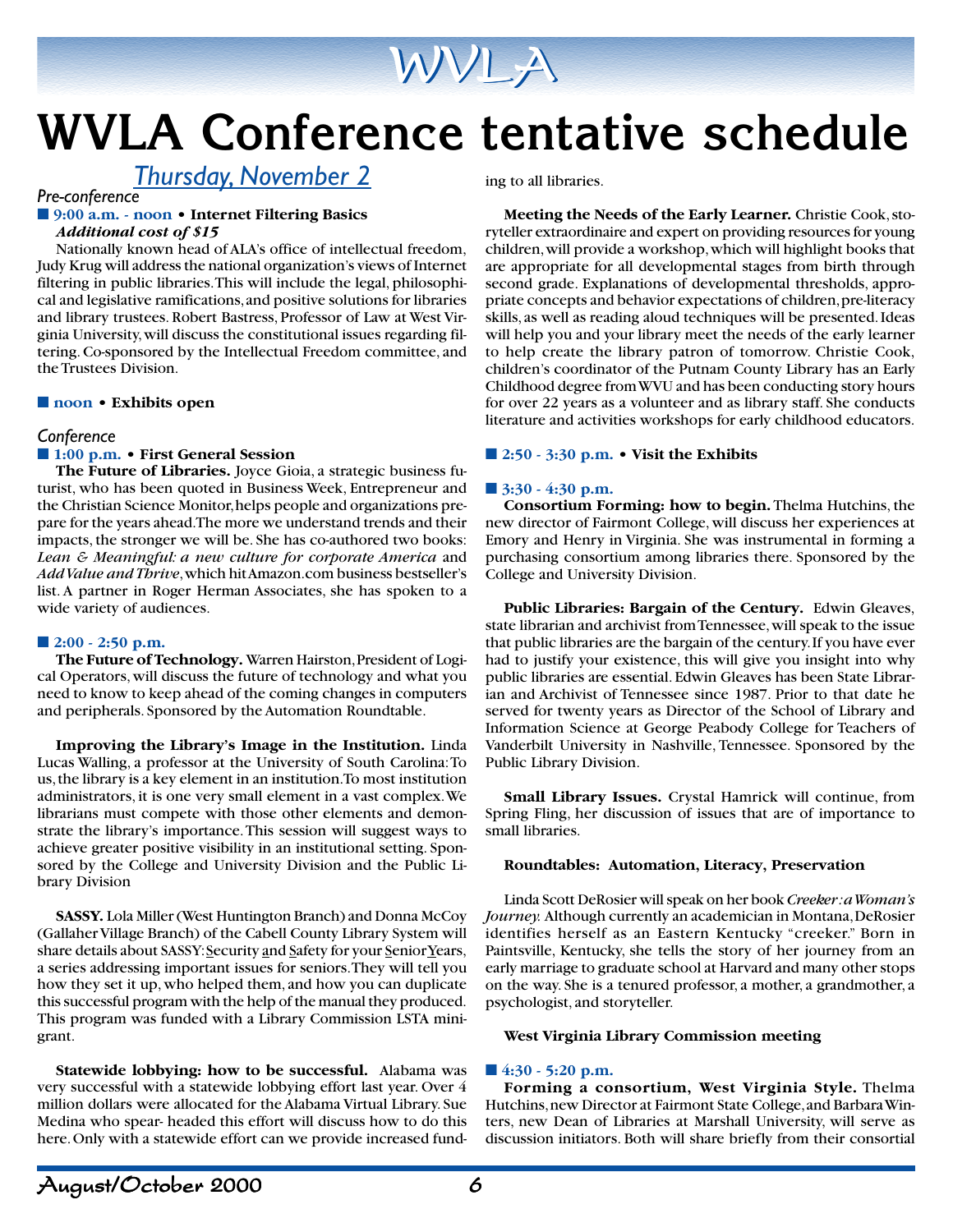

experiences in other states, comparing and contrasting academiconly consortial projects (such as OhioLINK and VIVA) with those of multi-type consortia (such as GALILEO). Discussion will focus on what the next steps ought to be for forming a West Virginia consortium or consortia! The discussion initiators hope that school, public, and academic librarians will all be present to participate in the dialog.

**Managing the Media.** Mary Sue Knowles, from Ann Green Associates, will discuss how to manage the media, whether invited or uninvited. What to say and how to say it. Ann Green Associates is a nationally known company with experience in dealing with disasters from a public relations viewpoint. She will discuss how not to turn the disaster into a public relations nightmare.

**Material for Young Adults.** Adult books for young adults, including graphic novels: what is appropriate? Pat Feehan, professor at the University of South Carolina, will provide guidelines on selection and readers advisory for young adults.

**West Virginian African American authors.** Phyllis Moore will discuss who these authors were and how they are important to the body of West Virginia Literature. She will also include these current authors: Gates, Bickley, Belton, Blue, Bundy, Jordan, Myers, etc. Sponsored by the West Virginia Literature Roundtable.

**Interlibrary loan and reference roundtable business meeting.** Discussion will center on HP Deskmanager and developing brochures for reference and interlibrary loan procedures.

■ **5:20 - 6:10 p.m**. • **College and University Division business meeting.**

■ **5:30 - 7:30 p.m.** • **Romance Author dinner.** Join authors Jennifer Crusie, Lori Foster, Judith Lansdowne, Jo Goodman, and Tracy Fobes for dinner and a discussion of the genre.

■ 6:30-8:00 **p.m.** • *Bookwars*, a movie depicting street booksellers in New York City, will be shown.

■ 8:30 p.m. to whenever. • Entertainment/Reception in **exhibit area.** *Music by The Carpenter Ants, a local blues and jazz band.*

### *Friday, November 3*

■ 8:00 a.m. • Past President breakfast  *invitation only*

#### ■ 8:00 - 8:50 a.m. • SIRSI users meeting.

#### ■ 9:00 - 9:50 a.m.

**Mary Azarian**, children's illustrator and winner of the 1999 Caldecott Award, will discuss her work. Mary Azarian was born in Washington, D.C. in 1940. She studied printmaking with Leonard Baskin, a noted sculptor, at Smith College. In 1962 she moved to Vermont with her partner Tom and taught grades one through eight in a one-room school. Her design of a set of alphabet posters became the illustrations for her first project, *A Farmer's Alphabet* which was nominated for an American Book Award in 1981. In 1970, she founded Farmhouse Press whose primary focus is the

production of posters, limited edition prints, and books. She has illustrated many books, including *Snowflake Bentley* for which she won the Caldecott.

**Taming the Beast: Strategies for coping with Your Library's Umpteen Links to Electronic resources.** Tim Bucknell's presentation of practical tips will include using simple scripts to manage multiple URL database links, solving the problems of synchronization, consistent statistics, remote access and authorization, and link checking. Although presented twice, this program was standing room only at the 1999 LITA (Library and Information Technology Association) meeting. Sponsored by the Reference/Interlibrary Loan Roundtable and the Automation Roundtable.

**Crystal Hamrick** will continue her session on issues of importance to small libraries.

**Modern Safety Issues in Public Libraries.** A professional from the West Virginia State Police will discuss modern safety issues facing the directors and staff of public libraries. Assessing dangerous situations and being aware of the danger zones are two of the topics to be addressed. The West Virginia Library Commission will also distribute a safety packet for your library. Sponsored by the WVLC, Continuing Education.

#### **Friends Division business meeting**

#### **Social Responsibility Roundtable business meeting**

#### ■ **10:00 - 10:50 a.m.**

**Copyright laws and their effects on libraries.** Jim Neal, from John Hopkins University, will address the current state of copyright laws and issues. UCITA (Uniform Computer Technology Information Act) has been passed in several states and will affect services that libraries offer their patrons. Jim Neal is an expert on copyright issues and has presented papers at many national and international conferences including IFLA and ACRL. He serves on the ALA Executive Board and was awarded the Academic/Research Library of the Year Award by ACRL in 1997. Sponsored by the Academic Directors Roundtable.

**"The Yellow Brick Road: a Prescription for programming proficiency with Young Adults."** The 1-2-3's of planning and implementing library and media center programs for ages 12-18. We'll be brainstorming… so bring your brains! Discussion will include defining this unique target population, so bring your hearts! And will plan to share your triumphs and failures… so bring your nerve! Pay no attention to the woman behind the curtain: Dr. Pat Feehan, from the University of South Carolina, College of Library and Information Science, will present the program.

**Statistics: what justifies your existence.** Keith Lance, the director of Library Research Service, Colorado Department of Education, State Library and Adult Education department will discuss the importance of keeping accurate statistics. In this age of electronic databases and Internet usage, he will help you redefine what statistics you keep; why and how to report them to your funding sources. Sponsored by the Trustee Division.

*—continued on page 8*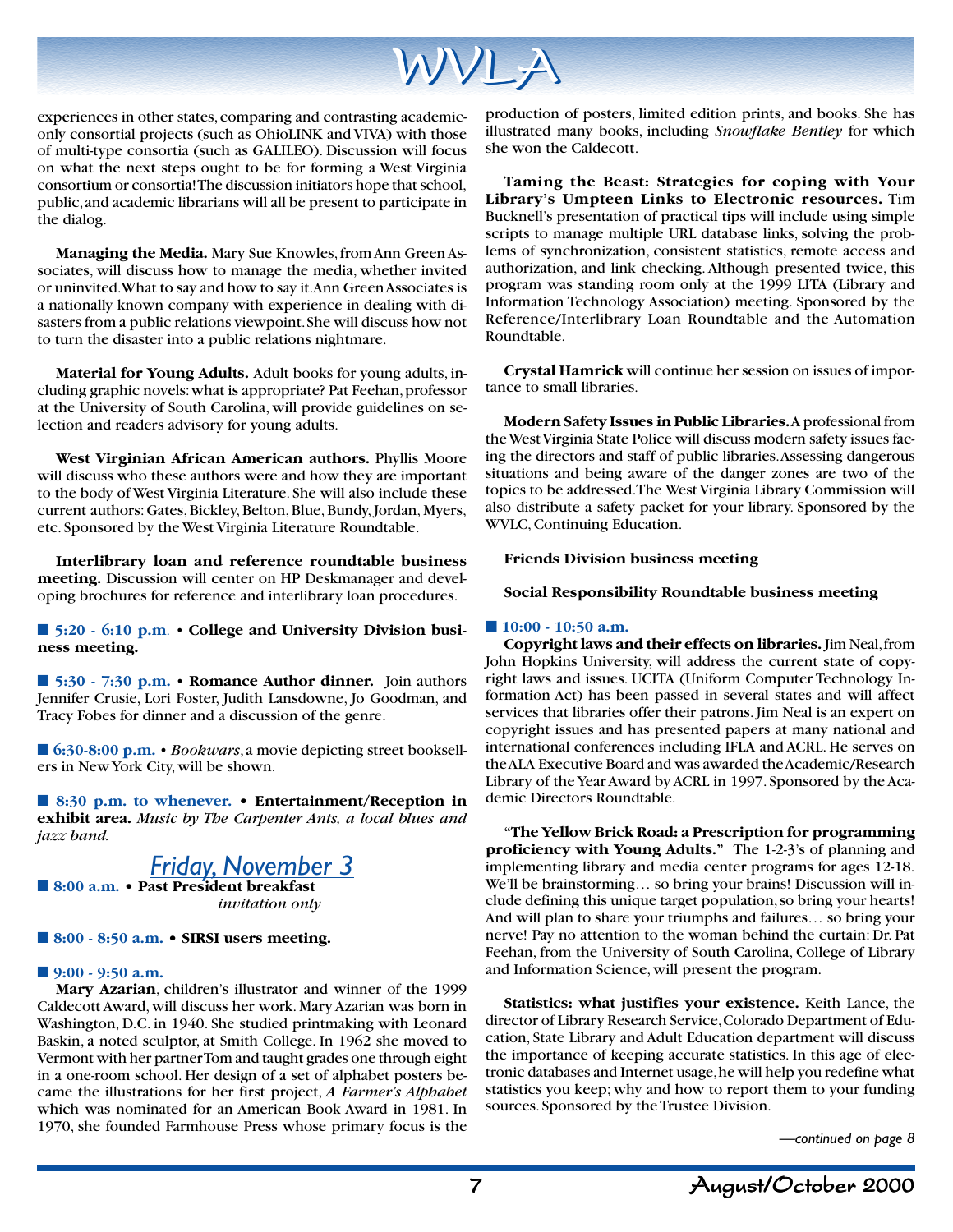

## **WVLA Conference tentative schedule**

#### *—continued from page 7*

**Mary Azarian** will conduct a **small group** session on wood cut techniques. Participants selected by lottery. See box at registration desk.

**Follett Users meeting.**

**Athena Users meeting.**

#### ■**11:00 - 11:50 a.m.**

**Voices from the Hills.** A panel composed of Mary Azarin, George Ella Lyon, Mark Harshman, and Joseph Slate will discuss **children's literature.** Moderated by Cheryl Ryan Harshman.

**Getting Health Care Information to those who need it.** Barbara Withrow from the CamCare Health Information Center, will address the problems and solutions of getting accurate health information to rural communities and to those patrons who need guidance.

**Statistics: what justifies your existence.** Keith Lance continues his discussion.

**Getting Published: pitfalls and safety nets.** Denny Norman, author of *Under the Shade of the Trees,* a biography of the boyhood of Stonewall Jackson, explains how to get your manuscript noticed and published. He has a Masters Degree in education from West Virginia Wesleyan. Graduate of the Army General Command School, and graduate of the Combat Studies Institute he is a retired Lieutenant Colonel. He has worked with adult basic education, taught high school and college. Sponsored by the School Library Division.

**VTLS Users group meeting** facilitated by Beth Nicholson, a member of the VTLS user's group executive board and Director of the Clarksburg-Harrison County Public Library.

#### ■ **Noon** - 2:00 p.m.

**Lunch with Stephen Coonts.** Meet the author of eight *New York Times* best-selling novels, the latest being *Hong Kong.* Coonts was born on July 19, 1946, in Morgantown. He graduated from West Virginia University, in 1968; and the University of Colorado, with a J.D., in 1979. Stephen Coonts is the best-selling author of a series of thriller novels*—Flight of the Intruder, Final Flight, The Minotaur,* and *Under Siege*—that feature naval aviator Jake Grafton. Like the fictional Grafton, Coonts has flown sophisticated planes for the U.S. Navy, such as the A-6 Intruder. Coonts's nearly ten years of military service included two years in Vietnam, the setting of his first novel, *Flight of the Intruder*. But Coonts insists that Grafton is not his fictional counterpart. "I intentionally tried to make Jake Grafton into Everyman in Vietnam," Coonts said in People. "Not handsome, not wise, not witty, not smart. Just average. The book... [is] not my story. I had to be there to write it, but I'm not Jake Grafton."

#### **Lunch with the Children's authors**

**Visit the exhibits**

#### ■ 2:00 - 2:50 p.m.

**Family Programming.** Rob Reid, the Youth Services Coordinator at the Indianhead Federated Library System in Wisconsin, will discuss family programming and how to do it well. Family programming consists of programs that appeal to all ages at once, including spoonerisms, reader's theater, and musical/movement activities. He is a nationally known speaker who has presented these programs at the Public Library Association as well as written the book, *Family Storytimes: twenty-four creative programs for all ages.*

**Lois McMaster Bujold.** Author of the Miles Vorkosigan series and winner of three Hugo Awards, more than any author except Robert Heinlein, she will speak on her works and the writing of science fiction in general. *[If your friends want to come to hear Lois and Eric but don't want to come for the rest of the conference — the fee is \$15.00]*

**Putting Alternative Literature into Libraries:** Why it is important. Chris Dodge joined the staff of the Utne Reader in November 1999 after 19 years at the Hennepin County Library. As librarian for the bimonthly digest of "the best of the alternative media," Dodge is responsible for bringing wider attention to publications "beyond the valley of the mega-publishers". With partner Jan DeSirey, Dodge has edited and published an alternative press review since 1998 (MSRRT Newsletter, a publication of the Minnesota Library Association's Social Responsibility Roundtable). Dodge won the 1996 Jackie Eubanks Award for promoting alternative materials in libraries and has been recognized by co-workers with the "Utne Reader First Annual Mr. Alternative Press Award." Co-sponsored by the Intellectual Freedom committee and the Social Responsibility Committee.

#### **School Library Division business meeting.**

#### **TLC users group meeting.**

#### ■ 3:00 - 3:50 p.m.

**George Ella Lyon.** A children's author from Kentucky who has published two collections of poems, fourteen picture books, three novels for young readers, an autobiography, *A Wordful Child,* and a novel, *With a Hammer for My Heart*, her work was featured in the PBS series, *The United States of Poetry.* Her book *Borrowed Children* is the winner of Golden Kite Award.

**Eric Flint.** A science fiction/fantasy author who wrote *1632* which is set in a small town in West Virginia, will discuss his work. He has co-authored numerous books with David Drake and used to live in Morgantown.

**Chris Dodge** from *Utne Reader* will continue his discussion on putting Alternative literature in libraries.

**Steps to a successful migration.** If you are thinking about moving to another online system and wish to avoid pitfalls and learn from the mistakes of others, come to this session. Libraries across West Virginia have migrated to Athena, Follett, SIRSI, and The Library Corporation. Come talk to librarians who have been in-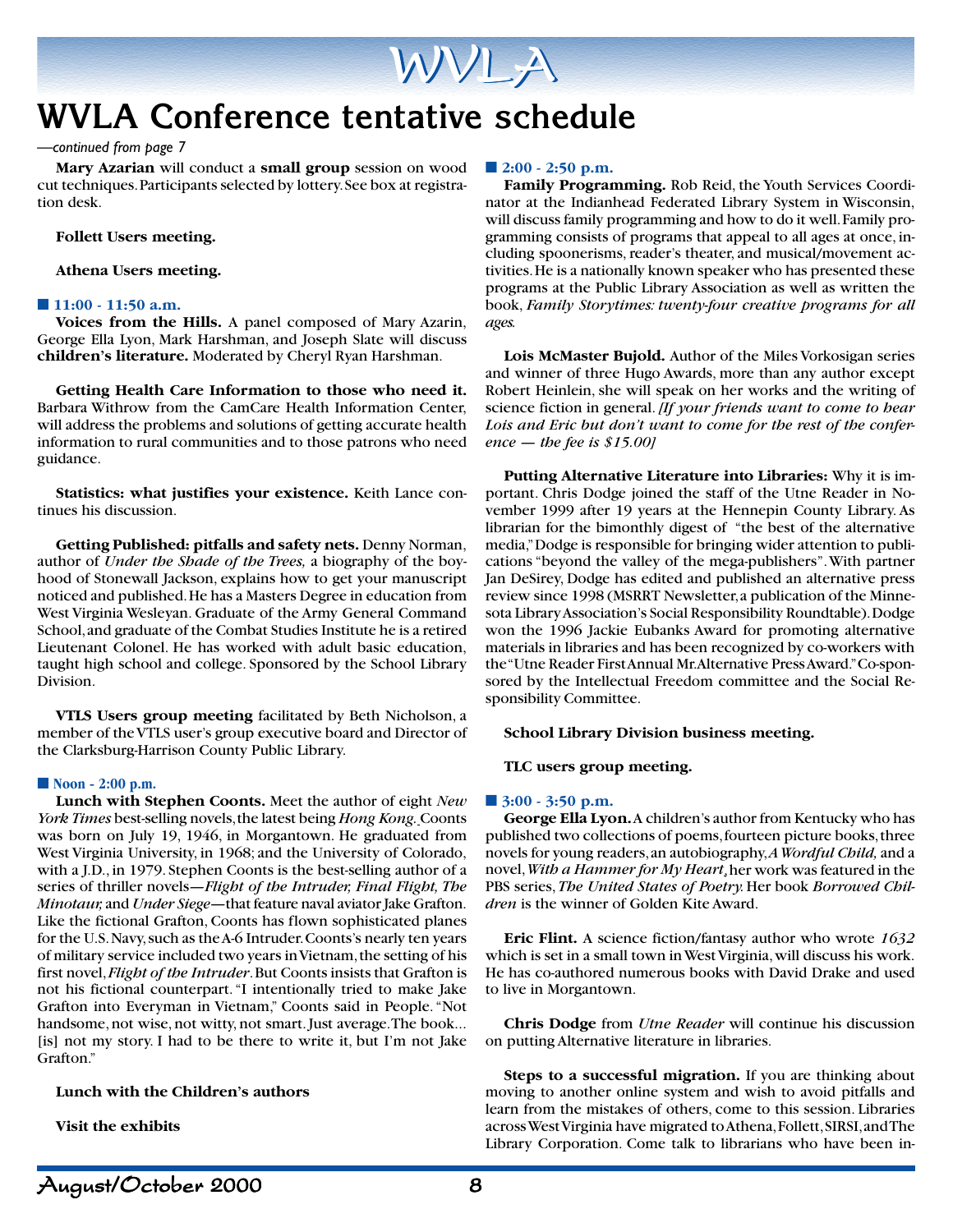

volved in these migrations and to SIRSI employees. This program will discuss generic issues.

#### **Special Library Division business meeting.**

#### **Government Documents Roundtable business meeting.**

■ 4:00 p.m. • Exhibits close

#### ■**4:00 - 4:50 p.m.**

**Joseph Slate.** A native West Virginian, he began his professional writing career as a reporter on *The Seattle Times*. His books include the prize-winning Miss Bindergarten series and most recently, *Secret Stars*. His awards include an Ohioana Library Association citation (1988) and Delaware's Blue Hen award (1997). A professor emeritus of art at Kenyon College, he has written picture books, poetry, short stories in *The New Yorker*, as well as articles for various newspapers and magazines.

**Rights in the workplace.** What are your rights as an employee and what are your rights as an employer? William McGinley, general council of the West Virginia Education Association will present an overview of the current employee law situation and will welcome your questions and answers.

**Turtle Soup for the Librarian's Soul…. by "The Other Jack Canfield."** Jack Canfield outlines results of a professional survey conducted in Kanawha County by RMS Research on the impact of the Internet on today's libraries. The findings will be of interest to library leaders in every county. He will also explore various methods of doing studies that will help you determine your community's library needs and expectations. One such method is Focus groups. Jack Canfield joined Ryan-McGinn-Samples Research, a Charlestonbased research and marketing company with offices in Washington and clients across the country after 15 years as vice president for corporate development at Camcare, West Virginia's largest health care system. He is a graduate of Potomac State College and West Virginia University and active on several civic organization's boards.

**Interlibrary loan/Document Delivery Performance Measures Study.** Mary Jackson, Senior Program Officer for Access Services, Association of Research Libraries in Washington, DC is the foremost authority in this field. She will discuss specific characteristics of highly efficient ILL/DD operations and how you can become one. Sponsored by the Reference and Interlibrary Roundtable.

■ 5:00 - 6:00 p.m. **Public Library Division business meeting.**

**Academic Directors business meeting.**

■ **5:30 - 7:30 p.m. • Read Aloud of West Virginia reception** at Kanawha County Public Library

#### ■ **7:30-9:30 p.m. • Awards banquet**

**'Linda Scott DeRosier, author of Creeker will give a motivational speech and national storytelling winners, The Mountain Women, will perform a skit written especially for librarians.**

### *Saturday, November 4*

■ **8:00 - 9:00 a.m. • Directors Round-table business meeting.**

#### ■ **9:00 - 9:50 a.m.**

#### **"I've Got 90,000 Pounds in My Pajamas"—Increasing Library Funding.**

Library funding is based on the concept of success. Library trustees need to develop skills in sharing that success with the power structure to increase the resources available. **Eric Anderson** is the proprietor of Micro Libraries www.wiredlibrarian.com, a company with an emphasis on providing technology solutions for libraries. Micro Libraries provides web development, training, web products and library management support. He spent twelve years as the Director of the Ohio Valley Area Libraries (OVAL) with other professional service for the Sioux City Public Library, the State Library of Iowa, as well as District Librarian for the Dakota and Yates City school library districts. Eric has published the *Wired Librarian's Newsletter* since 1983, as well as two books and numerous journal articles. Sponsored by the Trustee Division.

**WVLC Strategic plan update.** Karen Goff, Director of Library Development will discuss the latest revisions to the library commission's plan.

**Language and the workplace.** Celene Seymour's presentation will focus on the way we communicate with our staff, supervisors, and colleagues and how we can improve. She will also discuss ways to improve communication with library users, particularly problem patrons. Celene Seymour has a Ph.D. in linguistics and currently is at the Marshall University Graduate College in South Charleston. Sponsored by the College and University Division.

**West Virginia Literature: what's new?** Gordon Simmons will review new and forthcoming books in West Virginia. A short business meeting of the West Virginia Literature Roundtable will follow.

#### ■ 10:00 -10:50 a.m.

**Rocket eBooks, Softbook, Glassbook Reader, Microsoft Reader, Palm-Pilot, NetLibrary!** Are you confused by all of these choices? This session will provide information on the different types of e-book readers, formats, publishers, and subscriptions. We will share experiences in the public library setting, including policies and procedures that have been tried. E-books: are they the wave of the future and will they replace your current collection of printed materials?

**Internet in Libraries: How to hold a public forum on the issues.** Betty Knighton from the National Issues Forum will facilitate a discussion on the issues concerning the Internet in libraries and society at large. Sponsored by the Intellectual Freedom Committee.

**Friends Groups in Academic Libraries.** John Haskell will discuss Friends groups which can be very supportive and helpful in an academic setting. John Haskell is from the College of William and Mary and has been instrumental in developing a Friends group at the college. Sponsored by the College and University Division. *—continued on page 10*

9 August/October 2000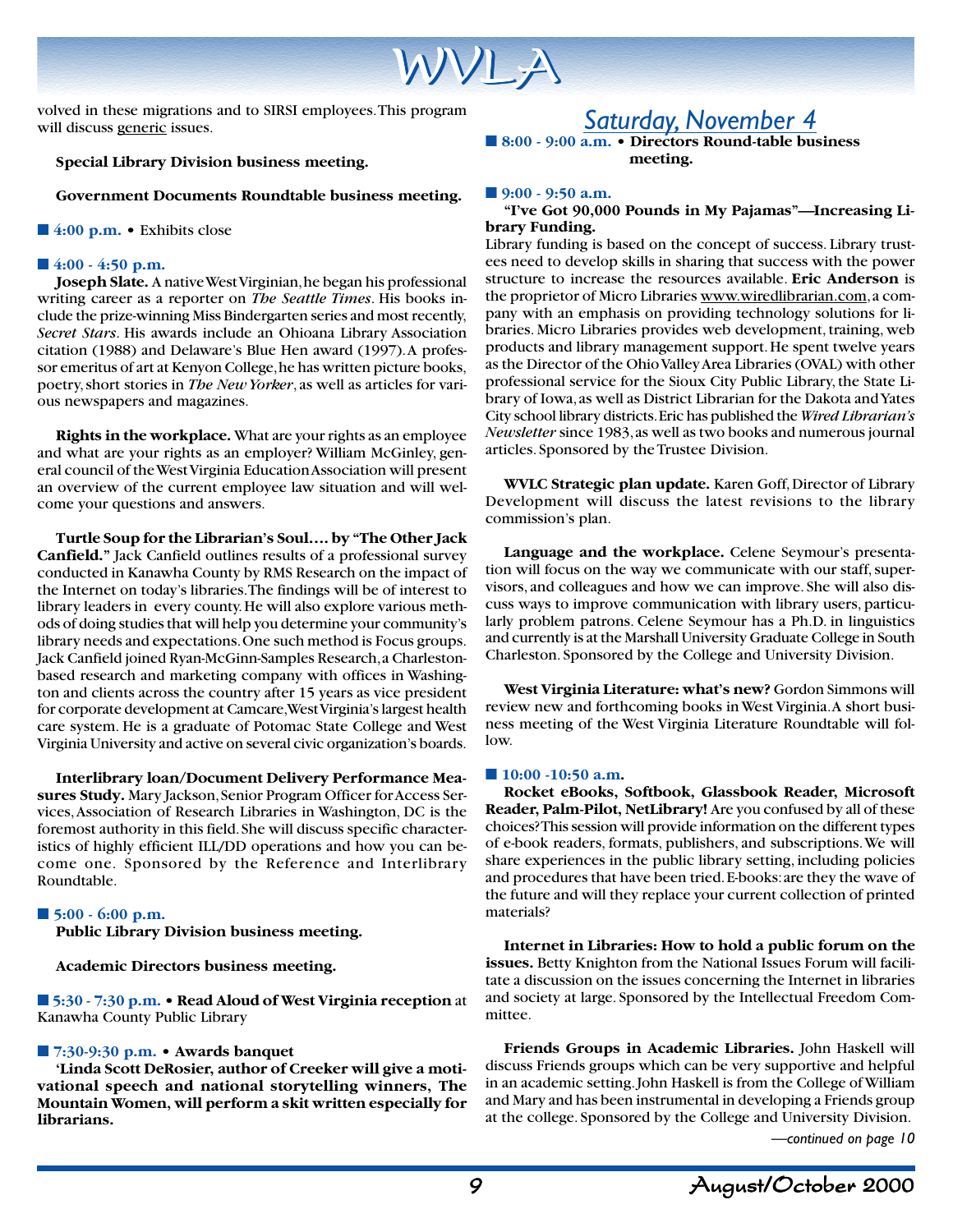

## **WVLA Conference tentative schedule**

#### *—continued from page 9*

**Technology for Trustees.** Eric Anderson continues his presentation to Trustee Division members. The single greatest impact in providing library service in the next decade will be the adoption of technology into the service plan. In our time together, we will attempt to provide trustees with a perspective from which they can make informed technology decisions for their library. Sponsored by the Trustee Division.

**Homeschooling — libraries and homeschools: a perfect combination.** A panel of members of The Kanawha-Putnam Home Educators and librarians will discuss several different ways to develop partnerships with local libraries. As home schooling is a growing phenomena, librarians should be aware of often requested material, home schooling web sites and other aspects of serving this constituency.

#### ■**11:00 - 11:50 a.m.**

**LSTA: a review.** J. D. Waggoner will discuss the status of LSTA and its implications for libraries. **Trustees are encouraged to attend.**

**ALA update.** Monica Brooks, ALA councilor to the Association will discuss what is happening at the national level.

**Demystifying document delivery: Electronic document delivery in West Virginia.**

WVU Libraries have transformed several traditional services through technology—reaching out to our three distinct Morgantown campuses and also to the various parts of our rural state. Students across campus or at distance education sites in surrounding counties can now access Course Reserves at any time of the day or night, without physically coming to Colson Reserve Library. Digital document delivery provides access to current information to faculty unable to come to the library, students completing their field assignments, academic/hospital libraries throughout West Virginia, and health care practitioners in various areas of the state. The issues involved in getting full-text documents to the user's desktop, the collaborative efforts involved, the software/hardware requirements, and the user education necessary for successful digital information use will be explored. Nancy Wasson and Carroll W. Wilkinson have presented this program previously at the Medical Library Association meeting in Vancouver, B.C. and in Chicago at the ALA annual conference. Sponsored by the College and University Division.

#### **Internet in the Library continues.**

■ **Noon • Third General Session** 

# **Children's literature extravaganza**

The Children's Services Roundtable is proud to announce the biggest and best line-up yet for Fall Conference. Featured this year are four wonderful creators of books for children—Mary Azarian, George Ella Lyon, Joseph Slate, and Marc Harshman. These authors all find their personal roots in the hills and rural countryside. They will be featured together in a panel entitled *Voices from the Hills.* Besides this panel where they will field your questions about books and children and publishing, the authors will The Roundtable brings them together so that those attending the conference can compare and contrast their works and their approaches to making books for children.

Highlighting the conference is Mary

Azarian, 1999 Caldecott winner for *Snowflake Bentley.* Mary is a print maker and avid gardener who lives in rural Vermont. Her rural roots are a constant source of inspiration for her books. West Virginia librarians will find that they have a lot in common with Mary Azarian and her lifework.

From Kentucky, the poet George Ella Lyon will grace our conference with her beautiful words. As an Appalachian writer, George Ella knows the importance of place, this place, and frequently our region appears in her books.

And from our own West Virginia hills come two writers of books for children. One author, Marc Harshman, is an old friend and his books are well known and

beloved by our children. The other, Joseph Slate, may be a new name to some West Virginia librarians. Joe grew up in the northern panhandle of West Virginia in Hancock County. His books include: *The Star Rocker; Who Is Coming to Our House?; Miss Bindergarten Gets Ready for Kindergarten; Miss Bindergarten Celebrates the 100th Day of Kindergarten;* and *Miss Bindergarten Stays Home From Kindergarten.* He has recently completed a YA novel *Crossing the Trestle* as well as a new picture book *Story Time for Little Porcupine*.

Plan to attend their panel discussion, their individual workshops, and don't miss the special luncheon with these talented creators of children's books.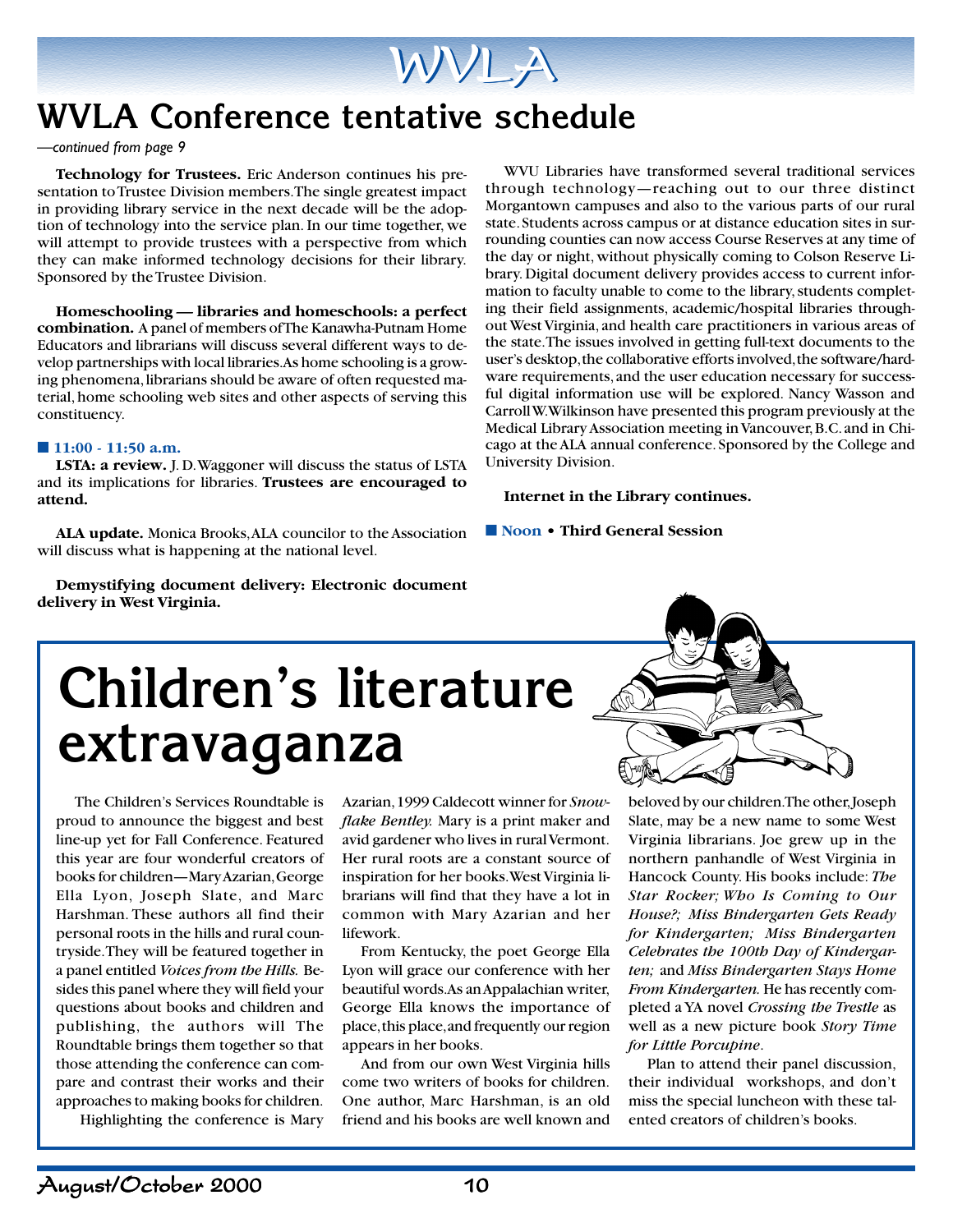

*—continued from page 1*

this RFP. The capabilities that this RFP seeks could deny access to information to our academic user communities.

My first concern is content - collection development policies in academic libraries. Article II of the *Library Bill of Rights* states that "Libraries should provide materials and information presenting all points of view on current and historical issues. Materials should not be proscribed or removed because of partisan or doctrinal disapproval." Academic librarians do not steer our users away from researching a particular topic because we personally feel it is inappropriate. No existing filters have the ability to be content neutral. Academic libraries have collections in the areas of human sexuality, gay and lesbian studies, women's studies, and medicine that contain words that filters would select as unacceptable. The Supreme Court has been unwilling to endorse censorship that limits the freedom of adult library users. If a filter is applied to an academic library terminal, it may (not guaranteed) filter out most speech unacceptable for minors but it will certainly filter out speech that is constitutionally protected for adults under the First Amendment. The software described in this RFP could restrict access based on certain ratings applied by special interest groups, or by scans of content based on key words or text strings, and it could restrict access to Internet information based on the source of the information. These are chilling prospects for academic libraries.

My second area of concern is access. Academic libraries provide the gateway for our users to find information stored on computers around the world. The individual user chooses what electronic resources to access, whether it is our own online catalog or information available from other libraries, commercial data-

bases, or the ever-changing World Wide Web. Academic librarians do not look over users' shoulders to see what they are viewing. To do so would invite arbitrary and discriminatory enforcement of access. In March of this year, ALA's legal counsel, Jenner & Block, denounced so-called "tap on the shoulder" policies. Filtering and monitoring are electronic versions of "tap on the shoulder," but even more insidious with their ability to record and store that information without the user being informed or aware.

WVLA

The RFT also mentions the ability to block Internet chat. A number of faculty at WVU are using chat rooms as a method of communication with their students.

Librarians and library staff must have open access to do our jobs. Terrance Burton, Director of WVU's Health Sciences Library, told me yesterday, "On the staff side, we are not uncommonly viewing sites for inclusion on bibliographies or linking lists that may fit someone's definition of unacceptable. Even if deemed not to be worth including, the open access to sites for quality determination is valuable, and many sites do not have easily interpretable URLs." Certainly the library does not condone the use of library terminals to access material that is obscene, child pornography, or harmful to minors. But neither do we endorse filters or other intervention to routinely determine who is accessing such material.

My third concern is privacy. The software being sought in this RFP could be extremely intrusive. For many years, academic libraries have recognized that library circulation records and other records identifying individual users are confidential in nature. We resist making records available, even in the face of process, order, or subpoena, until we determine with our legal counsel that a proper showing of good cause has been made in a court of competent jurisdiction. Does anyone else here remember the FBI Library Awareness Program of the late 1980s? In this program, FBI agents would approach library circulation desks and ask staff and student workers about "suspicious looking foreigners" and ask to see circulation records. The end result of these experiences was ALA's *Policy on Confidentiality of Library Records*. I am not pleased with the ability being sought in the RFP to track a library user's Internet activity, record what sites were visited, when, and how many clicks. And I am certainly nervous about the recording, reporting, and storing of this activity by some governmental agency. I previously mentioned library staff use in Mr. Burton's comment. For all our users, librarians have an ethical and professional responsibility to maintain confidentiality of personally identifiable use of library materials, facilities, or services, including electronic circulation records and online use records, or online search strategies. If these records persist in the electronic environment, they must be strictly safeguarded and highly privileged. We must insist that WVNET's policies regarding our users not violate the *Library Bill of Rights.* We must see written policy on confidentiality for the network and be certain that our users are informed about network use policy.

If the capabilities of filtering software described in this RFP were applied to academic library staff and public terminals, we would be restricting access to constitutionally protected information for adults, and information that serves the needs and interests of our academic communities, information of value to our users. I urge you not to relent in the face of this latest attack. Thank you.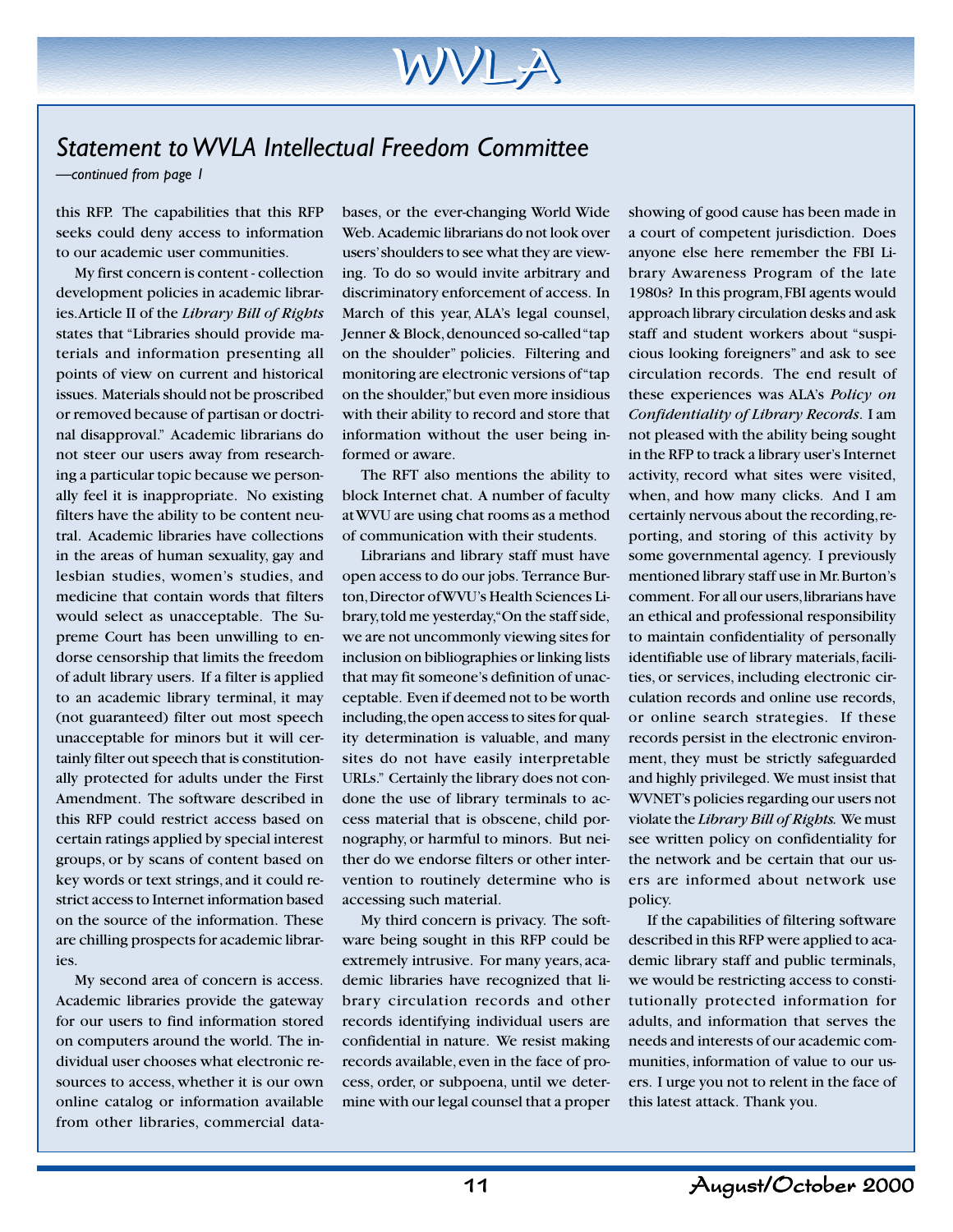

#### **June 15, 2000**

 **I. Call to Order:** The meeting of the executive board of WVLA was called to order by President Pam Coyle at 10:30. Those attending were Pam Coyle, Dottie Thomas, Judy Duncan, Cheryl Harshman, Julie Spiegler, Charley Hively, Monica Brooks, Judy Rule, Denise Ash, Susan Reilly, David Dalzell, Yvonne Farley, Peggy Turnbull, Betty Gunnoe, Lynn Pauley, Joanna Calzonetti, and Suzette Lowe.

**II. Minutes:** Motion to approve the minutes of the March 7, 2000 meeting of the executive board was made by Lynn Pauley, seconded by Dottie Thomas with motion passing.

**III. Treasurer's Report:** The financial statement was prepared and presented by Treasurer Denise Ash with the document being placed on file. At this point, there were no outstanding bills. The treasurer pointed out that Spring Fling, after all costs were addressed, made a profit of over \$4,000. A motion was made by Peggy Turnbull to approve the treasurer's report with Betty Gunnoe seconding - motion carried.

**IV. Membership:** Cheryl Harshman, Membership Chair, presented the following report: Total membership is 702 with new members totaling 75. By division, the membership breakdown is: Academic 88; Friends 33; Public 333; School: 17, Special 27, Trustees 202; Other 8; Honorary 7. At the end of June 5, the 117 people who had not paid their dues would be dropped from the roster, leaving a total of 585 members. By Roundtable, the membership breakdown is: Academic Directors 22; Automation: 100; Children's 99; Directors 84; Government Documents 31; ILL/Reference 69; Preservation 35; Social Responsibilities 53; WV Literature 109.

President Pam Coyle stated that she would send out a list of those who had not rejoined to the Executive Board in an effort to contact those members and encourage membership. Cheryl suggested that it is very cloudy as to when membership renewal is due. A lot of people think that membership lasts from the month they pay their dues when, in reality, membership is from January to January no matter when they pay their dues. She suggested this is an issue that needs to be addressed.

#### **VI. Division Reports:**

**A Trustees:** David Dalzell, president of the Trustee Division, reported that a number of letters had been sent to trustees informing them of the issues. The four regional meetings planned include one at each conference, Spring Fling and Annual Conference since they are in two of the geographic regions. His goal continues to be encouraging active participation. There has been an adjustment to the conference with *Judy Crew* possibly being on Saturday so that trustees could attend.

**B College and University:** Peggy Turnbull, chair of the division, reported that with new library directors at three of the major colleges, WVU, Fairmont, Marshall, and changes to higher education by the WV Legislature, the division is waiting till things settle to determine their focus for this year.

**C Public Libraries:** Lynn Pauley, chair of the division, reported that over 300 people attended Spring Fling but, according to the evaluation sheets, very few looked at the web page for any information about the conference. She reported that she is still trying to get a romance author for the annual conference and still needed two nominees for public library chair for 2001-2002. Next year's Spring Fling will be April 5 and 6, 2001 at the Days Inn in Flatwood. Charley Hively suggested a letter of appreciation be sent to the Days Inn for their excellent work this year. A suggestion was made that perhaps Spring Fling could be extended to Saturday morning. It was also pointed out that on the Spring Fling financial report Marketing sales were not included.

**D Special Libraries:** With the absence of the chair of the division, President Pam Coyle reported that the division was still working on their by-laws.

**E School:** President Pam Coyle reported that this division is continuing to work on programs for the annual conference

**F Friends:** Pam Coyle reported that the result of letters being sent to Friends groups asking for support of Legislative Day, she also asked for suggestions for a chair of the

division with no responses being returned.

**VII. Roundtables:** Charley Hively, round table representative, reported that after contacting Linda Hedinger about the signatures on the petition for adding a Literacy Roundtable, it was found that some of the signatures were from expired members or non-members. The petition, after eliminating inaccurate signatures, is one signature short of the required number for action. Charley has contacted them with this information. Charley also reported that Sharon Saye, chair of the directors' roundtable, has requested \$900 in advance for a director's meeting or conference to bring in an speaker on administrative topics. She would need \$300 up front and other roundtables would possibly have to donate part of their budget to cover the request. President Pam Coyle suggested that the directors would have to cover the expense and factor in the cost of refreshments with Charley stating that he felt that Sharon would not want to charge for attendance but that he would check. Since the budget for the next fiscal year is not set till December, it was suggested that Sharon go ahead and plan activities realizing that her roundtable needs to cover any costs. President Pam Coyle suggested that a possibility would be to apply to the Continuing Education roundtable for some funding.

Charley reported that the Government Documents roundtable delayed their meeting and he had no report from that roundtable.

Charley stated that he had sent letters to all the roundtables concerning the issues of inactivity and what action the executive board is considering for roundtables that have shown no activity. He had responses from Children's, Reference/ILL, Directors, Government Documents and had no response from Preservation, WV Literature, Social Responsibilities. Academic Directors will meet at a later date. It was pointed out that an inactive roundtable is one with no visible action in the form of meetings or programs. Many don't have meetings but do sponsor or present programs at the conferences, in particular the WV Literature Roundtable. Charley was asked to encourage the chair of that roundtable to send out letters keeping in touch with his membership. President Pam Coyle suggested sending out surveys to the roundtable members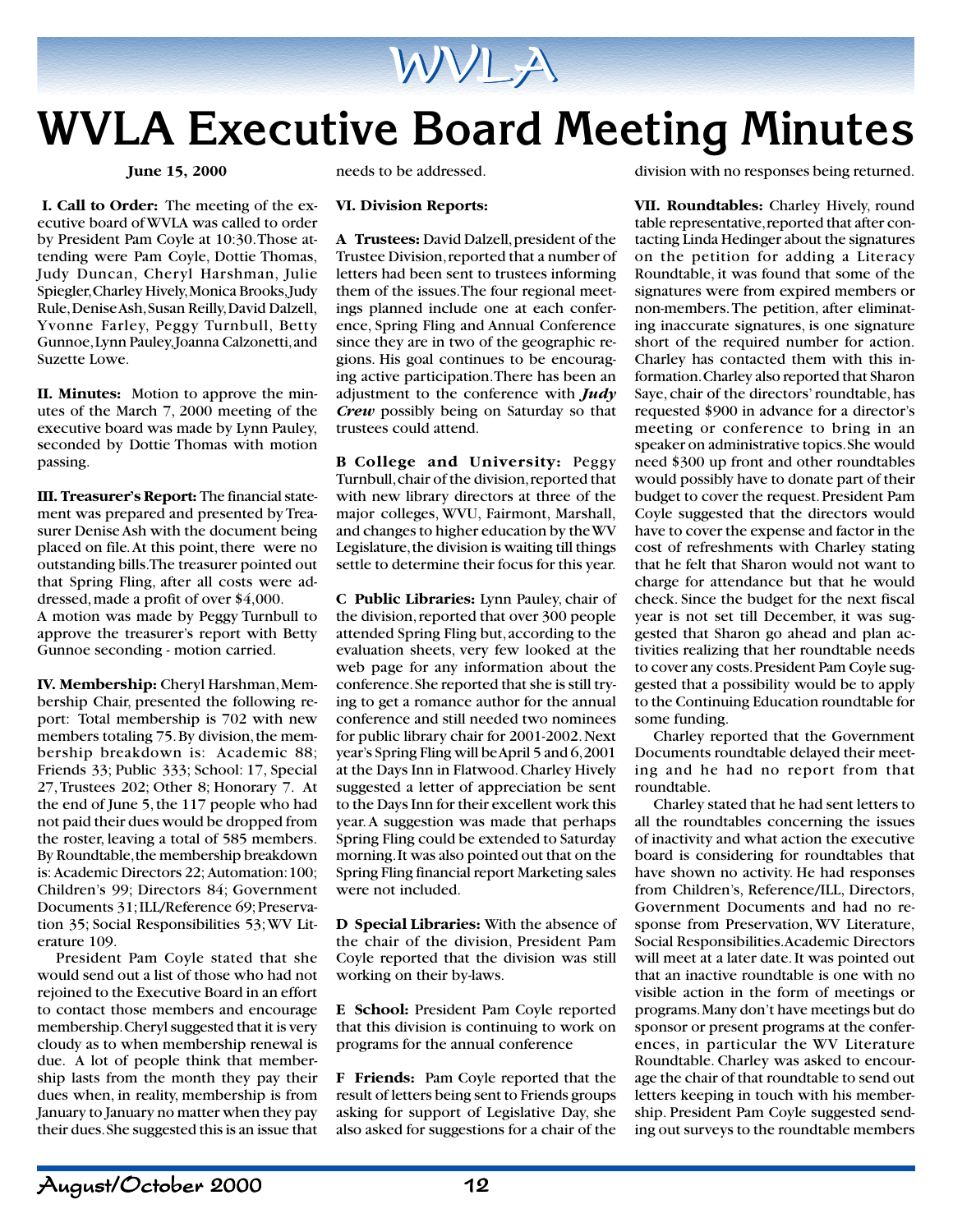

to see what they expect from their particular roundtables. At this point, the action of the board was to leave the roundtables as they currently are.

**VIII. ALA Councillor:** Monica Brooks reported that the ALA Conference will be held in July, 2000. The executive board of ALA defeated a movement to have a committee evaluation of the board. The executive director of ALA wants to recruit a development officer to advance fund-raising efforts. Monica reported that the proposed Front Page pre-conference will not be available due to a lack of computers and licensing. She is trying instead to get an orientation meeting to train people to combat UCITA legislation which would give power to vendors to determine intricacies of licensing agreements which can lead to a monopoly of the publishing industry and legislate copyright down to the end user. Monica would like to see a UCITA task force. For the ALA conference in Chicago, WVLA would only have to pay for rooms.

**IX. Federal Relations:** Betty Gunnoe reported that those attending ALA Day did not see any legislators but did speak to representatives in each office. They talked about UCITA, internet censorship with the idea that local libraries should be in charge but no commitment came from the legislative representatives. The next ALA Day will be April 30 - May 1, 2001. Betty stated that there is a need to be especially vigilant next year and to be in contact with Representative Bob Wise's replacement. Six people attended from WV with 500 attending as a whole, which was more of a presence than last year.

**X. SELA Representative:** Judy Rule reported that she and Pam Coyled attended the Leadership Conference. The speakers were very good and there will be a report in WV Libraries concerning the conference. On the WVLA ListServ, there will be a scholarship to attend next year's conference. It was also noted that PLA offers scholarships to attend the ALA Conference.

**XI. WV Libraries:** The current issue is at the printers and will be 16 pages. The next can be as large as 20 pages. The deadline for articles is July 15.

**XII. WV Library Commission:** David Price requested possible candidates for the ALA/ALTA National Advocacy Honor Roll.

Each state is allowed a limited number of candidates for inclusion. Several names were suggested but biographical information need to be sent to Pam by June 19, 2000.

UCITA was passed by Maryland and Virginia. COSLA (Chief Officers of State Library Agencies) plans continuing education on this issue. Mr. Price says that UCITA threatens the fair use of copyright. In the WV Legislature, there is no mention yet, but momentum from other states is a concern. In Virginia, it is seen as a pro-business act. Mr. Price encouraged education and information from WVLA on the issue.

Mr. Price announced that he has been appointed to the COSLA sub-committee on advocacy of reinstatement of LSTA funding which is continuous funding. The first meeting was the past weekend. He stated that urban libraries want direct aid with WV having no library considered to be urban. COSLA wants to avoid conflict and focus on adding value and national support for funding.

Karen Goff gave an overview of strategic planning and grants in aid. All nine public meetings have been held concerning strategic planning. The plan is in revision process. The GIA agreements have gone out and are due back June 23, 2000. As of the WVLA board meeting, the special projects of the legislative budget digest had not been announced. The state auditor has cut 3% in first quarter of the general fund which could affect special projects.

Mr. Price announced that a committee has been established by the Legislative Interim Committee to deal with libraries and that this committee would be wanting facts concerning needs, how much funds libraries have left at the end of fiscal years, etc. Judy Rule and Myra Ziegler have been appointed as consultants by the State Senate. The House of Delegates leadership has made no library appointments as of the board meeting.

The WVLC will putting the basic issues that the committee wants to address on the web page. The committee does cover health, human services, and libraries.

#### **XIII. Committee Reports:**

#### **A Auditing**: No report

**B Conference**: The annual conference to be held in Charleston is being organized. There was discussion concerning opening the two author sessions to non-members and charging and having an exhibit pass

required to get a book signed. There was discussion concerning putting a question on the registration form to determine how many would want to attend the authors sessions and possibly raising the rate for nonmember attendance so there would be a marked difference from members' fee. Yvonne Farley asked that there be press passes. Judy Duncan suggested offer venders the change to sponsor sessions and provide giveaways. There was much discussion concerning offering a part on Thursday night, possibly with a jazz ensemble from Kanawha County Library. It was noted that Kanawha County Library has also offered its tech lab for the entire conference. Any suggestions concerning the conference need to be sent to President Pam Coyle.

**C Constitution and By-Laws:** The main topic is the public relations position. Pam suggested that someone needs to work on this all year with Yvonne suggesting that someone be paid to do the position. Karen Goff suggested doing away with the committee and having the president appoint someone. Denise Ash stated that an accountant needed to be the paid position before public relations. It was suggested that PR and WV Libraries be combined and become a paid position. This would be a by-laws change - not a constitutional change. The change could be made at conference with no prior announcement being made. No action was taken at the board meeting.

**D Continuing Education:** Judy Duncan reported that the genealogy workshops had been held with good reviews by those attending. Beckley's workshop would be rescheduled. Judy asked for suggestions for a summer continuing education and noted that there had been a lot of requests for personnel and employee law.

- **E Elections:** No report
- **F Finance:** No report
- **G Handbook:** No report

**H Intellectual Freedom:** Yvonne Farley reported that the intellectual freedom committee had sponsored a session at Spring Fling and held a reception for Sandy Berman. The committee is co-sponsoring the Burning Issues Exhibit and plans a WVLA annual conference session. The committee has been holding regular meetings. The goal is edu- *—continued on page 14*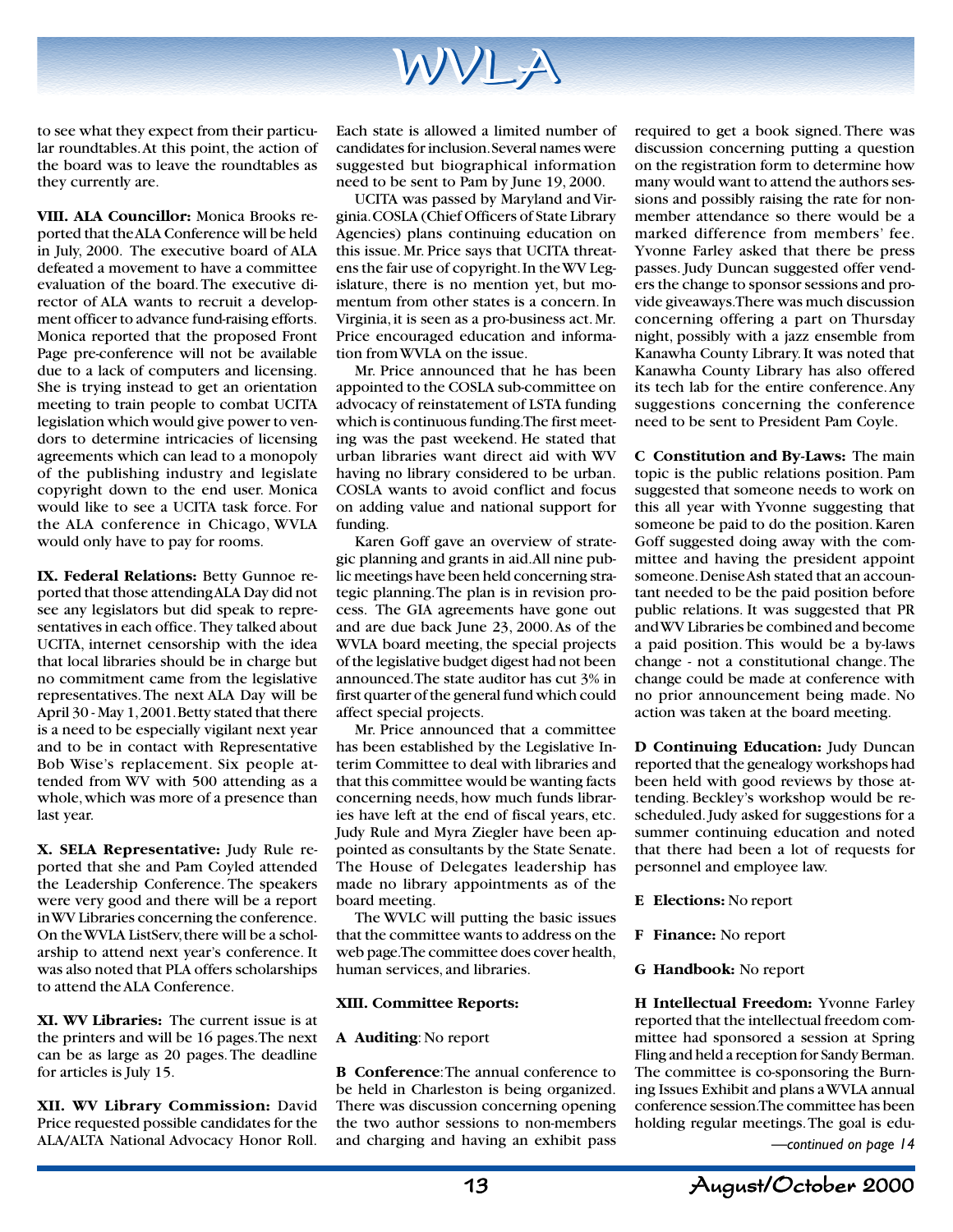

## **WVLA Executive Board Meeting Minutes**

*—continued from page 13*

cation, particularly of trustees. The Center for Civil Life will be sponsoring discussion groups around the state on internet use in public libraries and schools. Yvonne suggested that there needs to be a change in the method of responding to intellectual freedom issues - there need to be guidelines for rapid response.

**I Legislative:** No report because their meeting was to be held after the executive board meeting.

**J Library Appreciation Day:** An outstanding check from SIRSI for \$2500 will be on its way.

**K Marketing:** Julie Spiegler reported that the total sales from Spring Fling were \$1264.75. On Saturday, June 17, WVLA Marketing will be at the Kanawha County Street Fair and in October at the WV Black Walnut Festival in Spencer.

**L Membership:** No report

**M Nominating:** The nominating committee presented the following slate of officers with Charley Hively moving to accept and Denise Ash seconding.

1st Vice-President nominees: Sharon Saye and Julie Spiegler

2nd Vice-President nominees: Kathleen Bledsoe and Gordon Simmons ALA Councilor : Monica Brooks

**N Public Relations:** No report

**O Awards:** Suzette Lowe reported that one author, Stephen Coonts, had been nominated for recognition by Gordon Simmons. It was requested that everyone look over lists for past winner of the Dora Ruth Parks award with it being noted that someone can win twice.

**P Site Selection:** Denise Ash moved, with Charley Hively seconding, that Pipestem State Park be the site of the October 2002 WVLA annual conference.

**Q Web Page:** No report

**XIV. Old Business**: A New Logo for WVLA contest: no entries had been received. It was suggested that WVU, Marshall, and other college art departments be contacted.

**IV. New Business:** None

**XI. Correspondence:** The WV Alliance for Better Campaigns wants WVLA to support their campaign for limited free air time on radio and television for all political candidates. Peggy Turnbull suggested that the legislative committee study the issue, thus no action was taken at this time.

**XII. Announcements:** The next meeting of the executive board will be the South Branch Inn at Moorefield on September 15, 2000.

The motion to adjourn was made by Lynn Pauley and seconded by Denise Ash.

## **WVLA Past President to serve on West Virginia Library Commission**

Charles A. Julian, Ph.D. of Wheeling, W.Va. was recently selected to serve on the West Virginia Library Commission.

Governor Cecil H. Underwood, by and with the advice and consent of the state Senate, appointed Julian. He is one of nine West Virginia citizens selected to serve a four-year term.

The Commission grants assistance, advice and counsel to all school, state-institutional, free and public libraries, and to all communities in the state, which may propose to establish libraries. Administering state grants-in-aid funding to public libraries is also one of its duties. With cooperation and through partnerships with other public and private organizations, agencies and institutions, the Commission provides access to and use of combined information resources.

"Library and information centers have changed dramatically over the past few decades and it is particularly challenging to participate in ventures designed to meet the growing information needs of our state's citizens," said Julian. "The West Virginia Library Commission leads many efforts and projects to provide the best possible library and information services and programs to our fellow citizens."

The 1971 graduate of Warwood High School (Wheeling, W.Va.) received a bachelor's degree in education in 1975 from Glenville State College. He attended the University of Sheffield, England, on a Rotary International Fellowship, where he received a master's degree in information studies. He

obtained a master's in library science degree in 1979 from the George Peabody College of Teachers of Vanderbilt University. Then in 1990, Julian received a doctor of philosophy degree in library science from the Florida State University.

In the past, Julian has worked as a library information specialist at Adena High School in Frankfort, Ohio; Moundsville Junior High School; Parkersburg Community College; and at Glenville State College. In 1992, he joined the staff at the Robert C. Byrd National Technology Transfer Center (NTTC) at Wheeling Jesuit University. He is currently employed at the NTTC as Manager, Knowledge-Based Services/Intellectual Property.

Over the years, he has been active in a number of professional associations including the American Library Association, Association of College and Research Libraries, Special Libraries Association and the West Virginia Library Association (WVLA). Julian is very active in the Wheeling community as well. He is secretary-treasurer of the Leadership Wheeling Alumni Association, secretary-treasurer of the Ohio County Public Library Board of Trustees, a member of the Friends of wheeling and served as founding president of the Rotary Club of Ohio County. He is also a frequent contributor to professional publications and conducts numerous training seminars and sessions.

"It is an honor to accept Governor Underwood's appointment and to take advantage of the opportunity to contribute to future successes of our state's library and information centers," Julina said.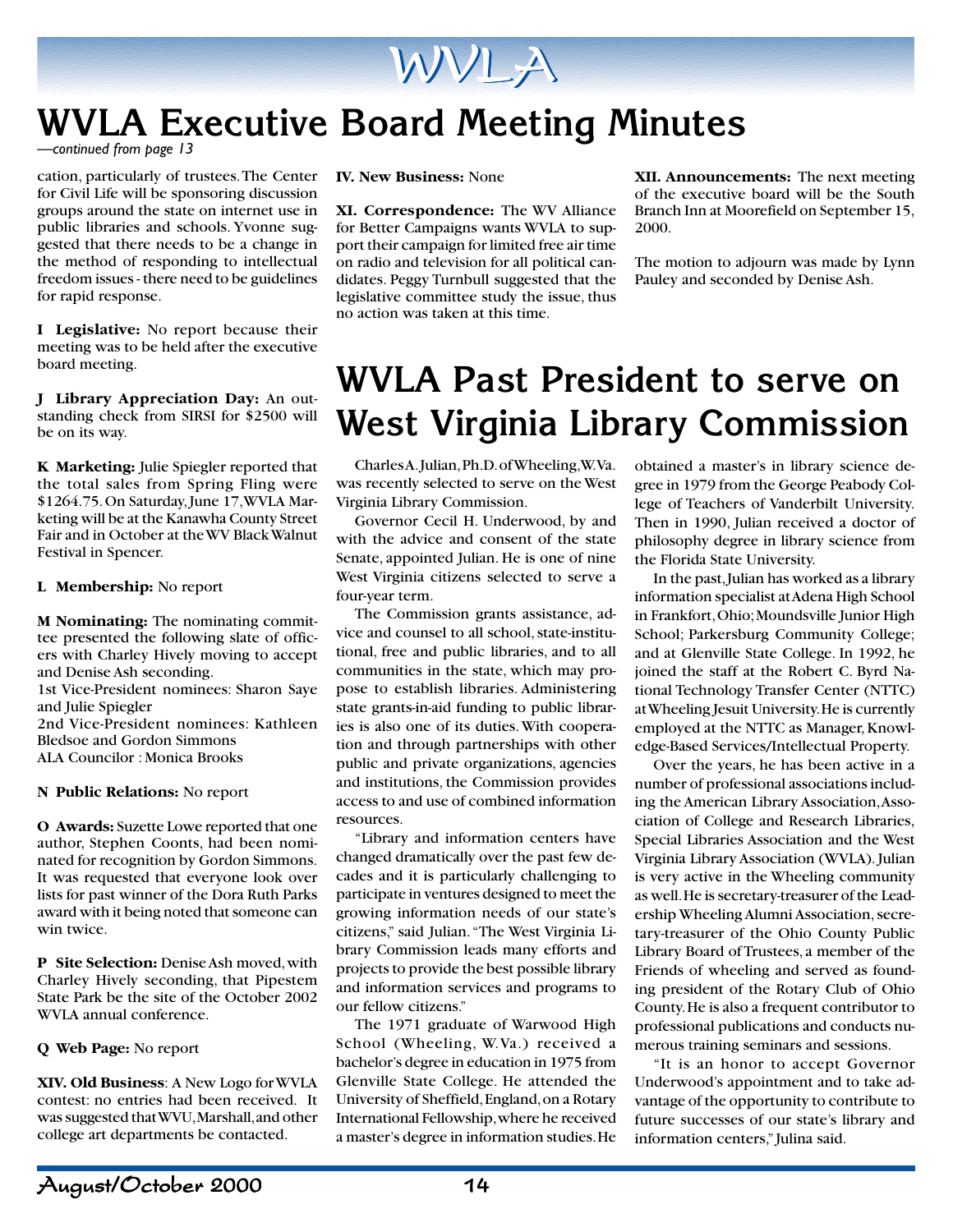

# **advertisement**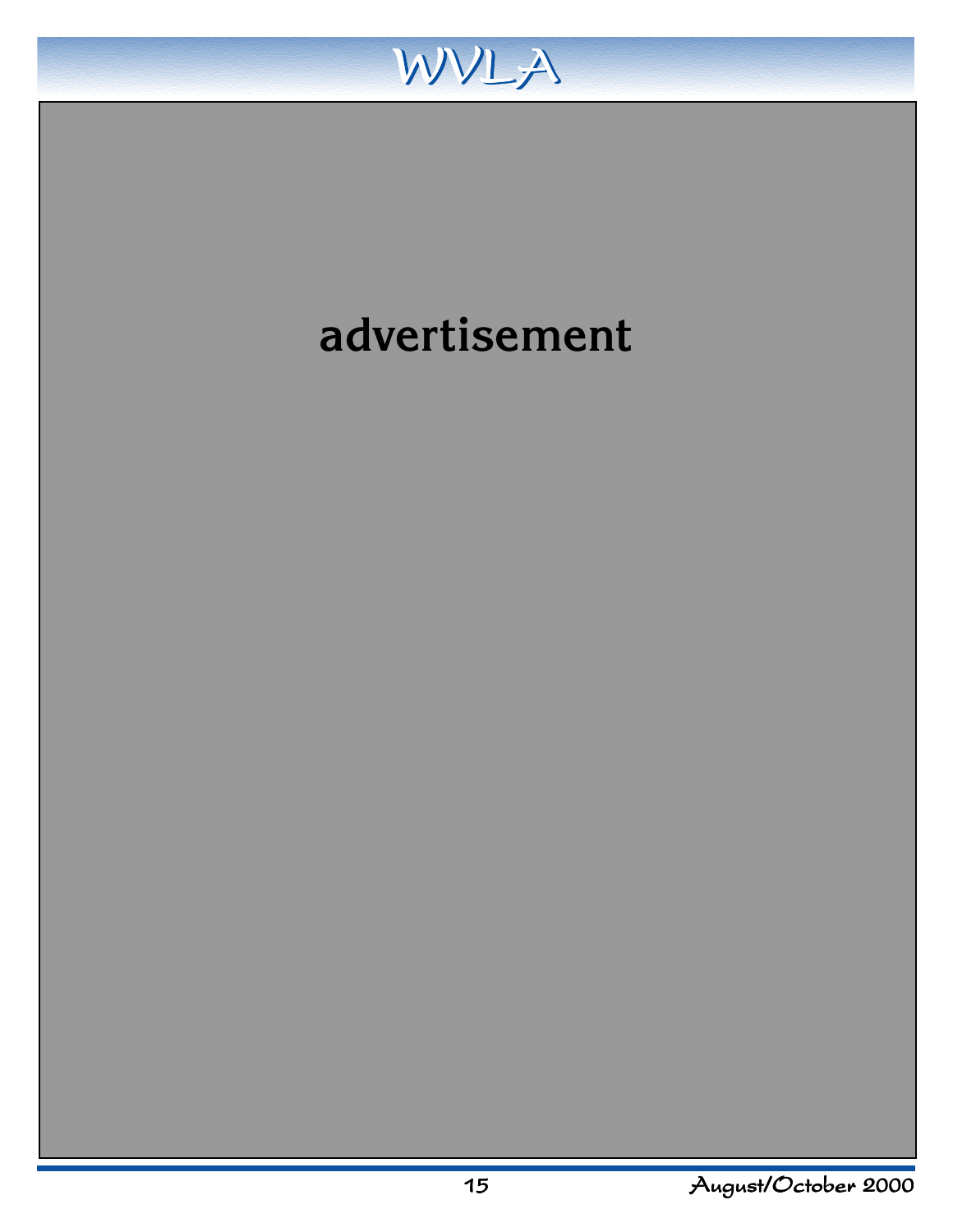

## **Calendar**

#### **October**

 *Breast Cancer Awareness Month*

- 15-21 Teen Read Week
	- 27 Preserving Brittle Paper Workshop • Huntington Museum of Art
		- 215-545-0613
- 27 Fall Festival of Children's Books— *featuring Virginia Hamilton and Lois Lewry*
	- Carnegie Library of Pittsburgh

#### **November**

- 1 Family Literacy Day
- 13-19 Children's Book Week

*NOTE: West Virginia Library Commission meetings are set monthly and dates will vary. Please check the WVLC web site for the exact date, time, agenda and minutes each month at http://www.wvlc.lib.wv.us*

### **WVLA Membership Information**

To become a member of the West Virginia Library Association, contact:

Linda Heddinger South Charleston Public Library 312 4th Avenue South Charleston, WV 25303-1297 Phone: 304-744-6561

### *NEXT ISSUE:*

*Annual Conference Wrap-up*

### *A note from the editors*

#### *West Virginia Libraries* welcomes suggestions for articles from librarians, support staff, trustees and friends.

Articles may be submitted in writing, typewritten, by e-mail or on computer disk. If submitting material on computer disk, please use 3-1/2″ disk and save your file to disk as an ASCII file and submit a hard copy (printout) of the material on the disk.

#### **Article Submission Schedule:**

January 15 for February issue March 15 for April issue May 15 for June issue July 15 for August issue September 15 for October issue November 15 for December issue



WEST VIRGINIA LIBRARY ASSOCIATION **Permit #998** P.O. Box 5221 Charleston, WV 25361

**U.S. Postage PAID Non-Profit Organization Charleston, WV**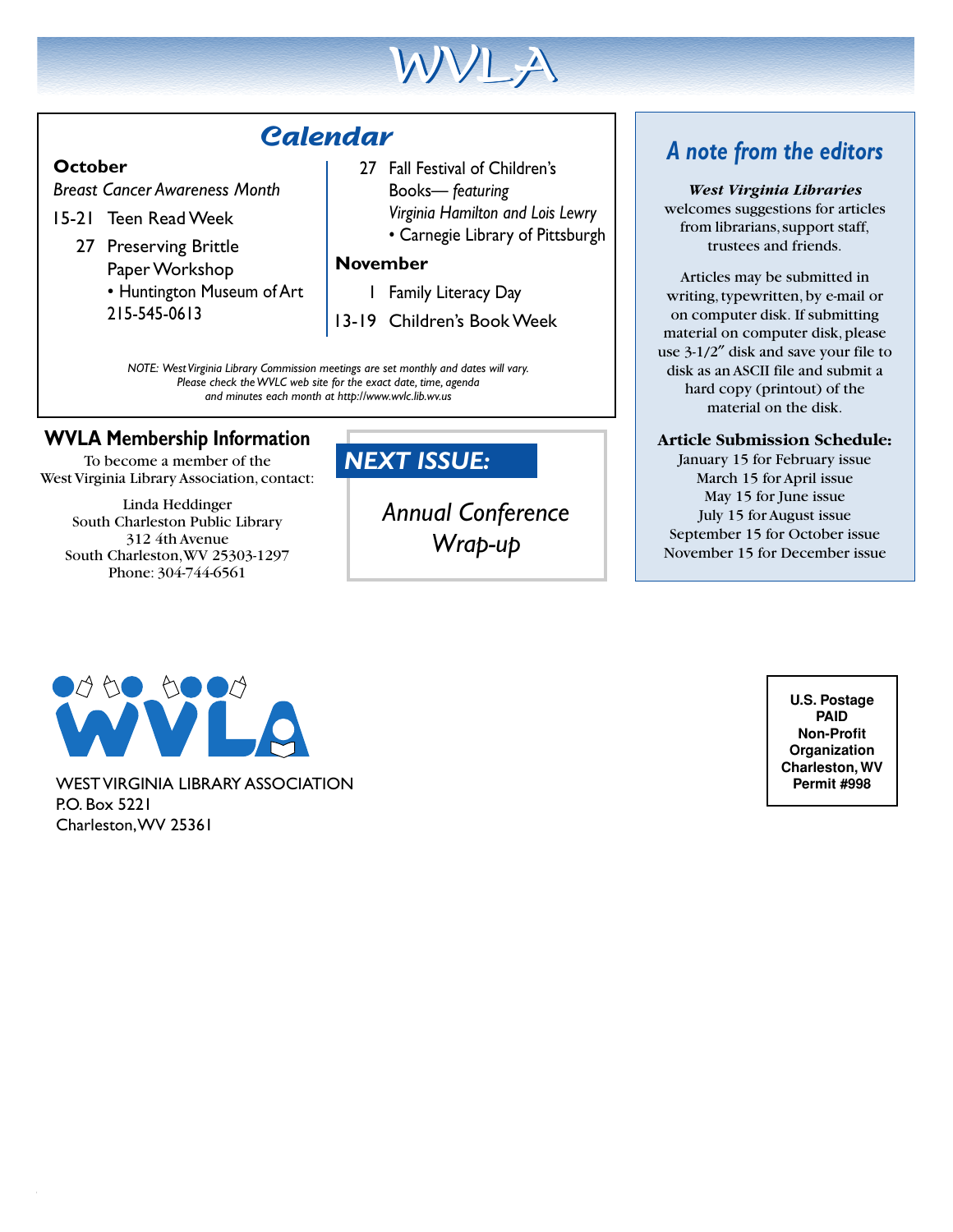#### Dear WVLA Member:

Come to the Fall Conference in Charleston on November 2, 3, and 4 and experience the camaraderie of your colleagues, the enjoyment of eclectic entertainment, and the expansion of your education.

The enclosed TENTATIVE schedule includes many topics that have been requested in past evaluations. You have the opportunity to hear many nationally known speakers and authors. The registration fee and costs of the full conference are a bargain when all factors are considered.

From copyright to home schooling, you have a choice of

presentatio<br>Mypes of libr<br>Mypes of libr presentation topics that are essential to quality service in all types of libraries.

> If you have a friend or relative who would enjoy one of the events with the authors, tickets can be purchased to just these individual events. Please call or e-mail me at covle@scpl.wvnet.edu or 304-744-6561.

> Encourage your friends and colleagues to attend. See you in Charleston!

Sincerely,<br>Pamela K. Coyle

Pamela Coyle, President

## *West Virginia Libraries: "Unlocking the Future" West Virginia Library Association's Annual Conference 2000*

at Holiday Inn • Charleston House, Charleston, W.Va. • November 2-4

### REGISTRATION FORM

**Please Print or Type the Information Below.**

| Name you prefer on Name Tag: Name Tag: Name Service Contract on the Contract of the Contract of the Contract of Tag |        |  |
|---------------------------------------------------------------------------------------------------------------------|--------|--|
|                                                                                                                     |        |  |
|                                                                                                                     |        |  |
|                                                                                                                     | State: |  |
|                                                                                                                     |        |  |
| First Time Conference Attendee? YES<br>NO <sub>th</sub>                                                             |        |  |
| Are you physically challenged? YES What reasonable accommodation do you wish the Association                        |        |  |
| to make for you (i.e. deaf/sign interpreter, etc.)? You must indicate what special arrangements are needed          |        |  |
| prior to October 16, 2000. Please list accommodations: [19] The Contract of Contract of the Contract of Contract of |        |  |

#### MAIL COMPLETED REGISTRATION FORM (both sides) AND PAYMENT TO:

\_\_\_\_\_\_\_\_\_\_\_\_\_\_\_\_\_\_\_\_\_\_\_\_\_\_\_\_\_\_\_\_\_\_\_\_\_\_\_\_\_\_\_\_\_\_\_\_\_\_\_\_\_\_\_\_\_\_\_\_\_\_\_\_\_\_\_\_\_\_\_\_\_\_\_\_\_\_\_\_\_\_\_\_\_ \_\_\_\_\_\_\_\_\_\_\_\_\_\_\_\_\_\_\_\_\_\_\_\_\_\_\_\_\_\_\_\_\_\_\_\_\_\_\_\_\_\_\_\_\_\_\_\_\_\_\_\_\_\_\_\_\_\_\_\_\_\_\_\_\_\_\_\_\_\_\_\_\_\_\_\_\_\_\_\_\_\_\_\_\_

> $1200$  and  $(001)$   $(000)$ Ann Farr, Director Greenbrier County Public Library 301 Courtney Drive Lewisburg, WV 24901 Phone: (304) 647-7568 • Fax: (304) 6259